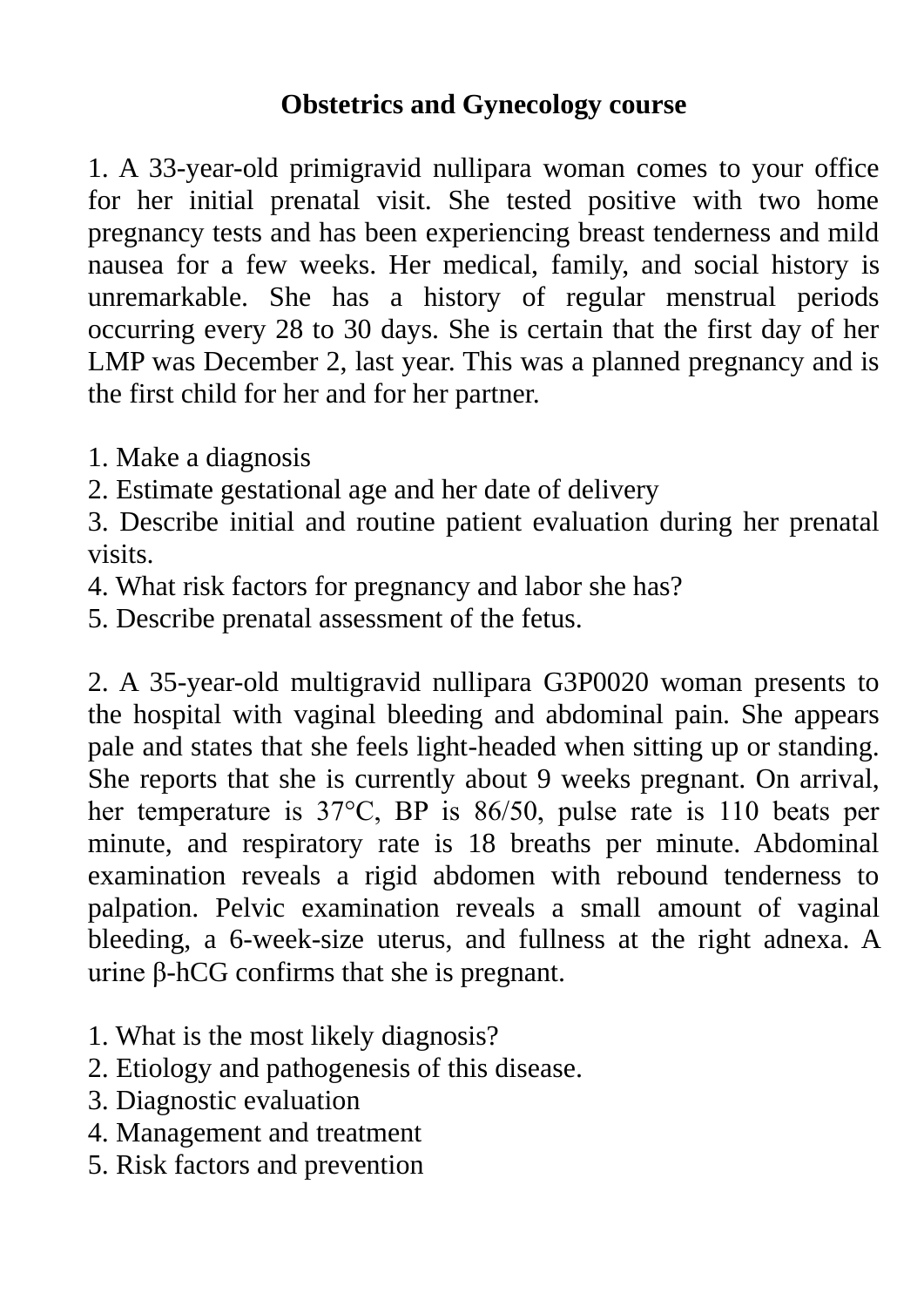3. A 34-year-old multigravid nullipara G3P0020 woman presents to the office at 8 weeks' gestation for her first prenatal visit. This is a planned and desired pregnancy. Her obstetric history is significant for one prior elective termination and one SAB. It took her and her partner just over 1 year to conceive this pregnancy. She is afebrile, normotensive with a normal pulse. Pelvic examination reveals a 7- to 8-week-sized uterus with normal adnexa. Her cervix is closed and there is no vaginal bleeding. An office ultrasound is performed and an IUP is seen with a crown–rump length consistent with 7 weeks and 2 days gestation. Unfortunately, no fetal heartbeat is seen.

- 1. What is your diagnosis?
- 2. Etiology and pathogenesis of this disease.
- 3. Diagnostic evaluation
- 4. Management and treatment
- 5. Risk factors and prevention

4. A 34-year-old multigravid nullipara G3P0020 woman presents to the emergency department with heavy vaginal bleeding. Her obstetric history is significant for one prior elective termination and one SAB. The previous day morning she presented to the OBGYN office at 8 weeks' gestation for her first prenatal visit. An office ultrasound is performed and an IUP is seen with a crown–rump length consistent with 7 weeks and 2 days gestation. Unfortunately, no fetal heart beat is seen. She took mifepristone in the office with the plan to take misoprostol the next day. Her vital signs are as follows: temperature, 37°C; BP, 90/52; pulse rate, 100 beats per minute; respirations, 16 breaths per minute; and 100% oxygen saturation on room air. Pelvic examination reveals active bleeding from an open cervical os. Pelvic ultrasound reveals partial retention of fetal products.

- 1. What is your diagnosis?
- 2. Etiology and pathogenesis of this disease.
- 3. Diagnostic evaluation
- 4. Management and treatment
- 5. Risk factors and prevention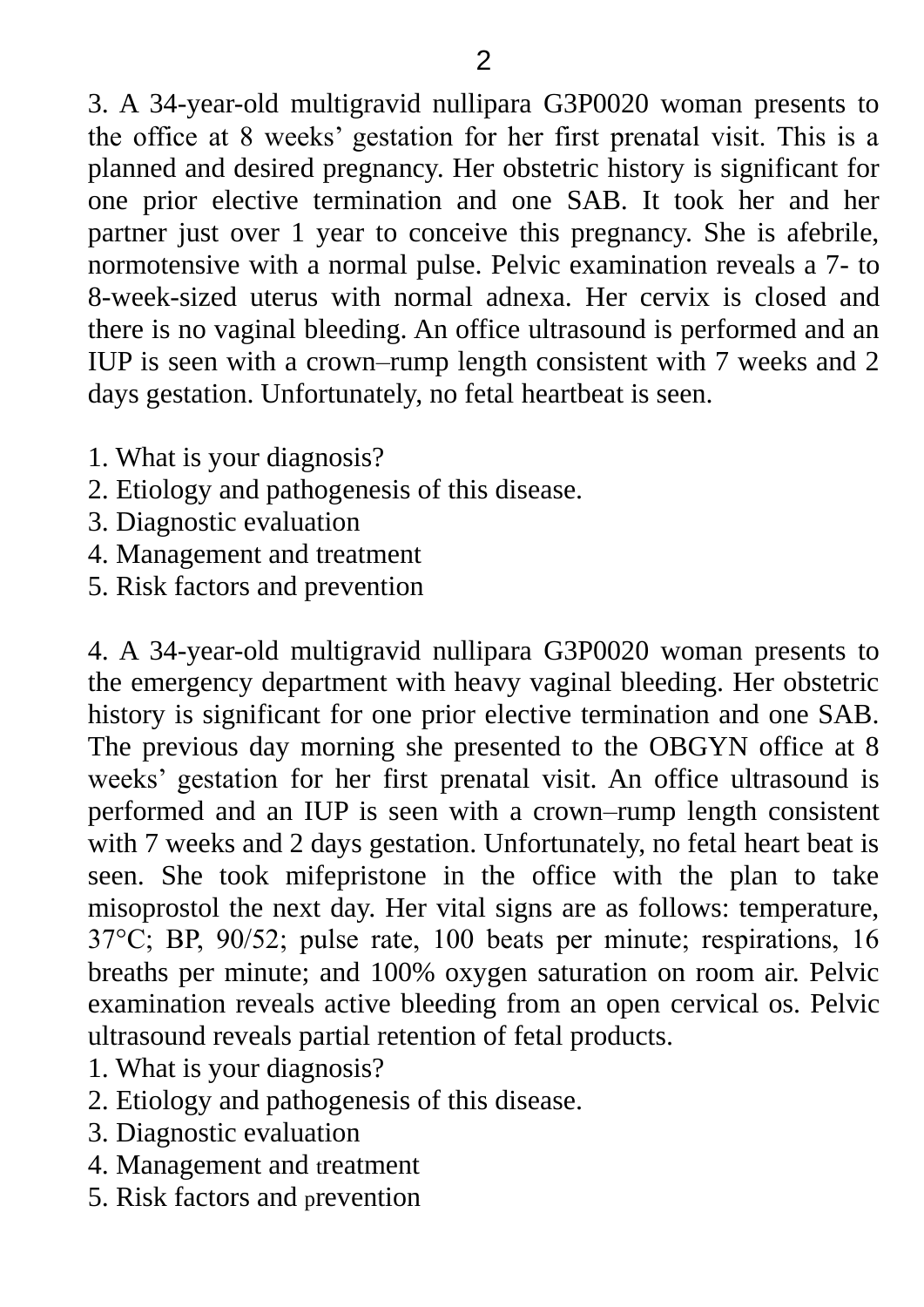5. An 18-year-old woman arrives to the emergency department via ambulance. EMS reports that she was found seizing in a local drug store approximately 10 minutes ago. She appears to be 7 to 8 months pregnant. She had no family or friends with her, but police have contacted family who are on the way to the emergency department. Here, vital signs on arrival are as follows: BP, 180/116 mm Hg; heart rate, 76 beats per minute; respiratory rate, 16 beats per minute; oxygen saturation, 98%. Her pants are soiled, and she is not responding to questions at this time. Bedside ultrasound demonstrates fetal cardiac activity in the 130s. Quick bedside biometry estimates gestation age to be 32 weeks 1 day.

- 1. What is the most likely diagnosis?
- 2. Etiology and pathogenesis of this disease.
- 3. Diagnostic evaluation
- 4. Management and treatment
- 5. Risk factors and prevention

6. A 22-year-old primigravid nullipara G1P0 woman at 36 weeks by LMP consistent with 12-week ultrasound with limited prenatal care presents via ambulance to the labor and delivery triage unit complaining of severe abdominal pain and profuse vaginal bleeding. The patient is unstable and unable to communicate coherently. EMS reports that initially her BP was 180/100 mm Hg and pulse rate was 110 beats per minute, but she has lost at least 500 mL blood in route. On the examination, her BP is 90/50 mm Hg, pulse rate is 120 beats per minute, she appears to be in significant pain, is unable to answer questions, and her abdomen feels rigid.

- 1. What is the most likely diagnosis?
- 2. Etiology and pathogenesis of this disease.
- 3. Diagnostic evaluation
- 4. Management and treatment
- 5. Risk factors and prevention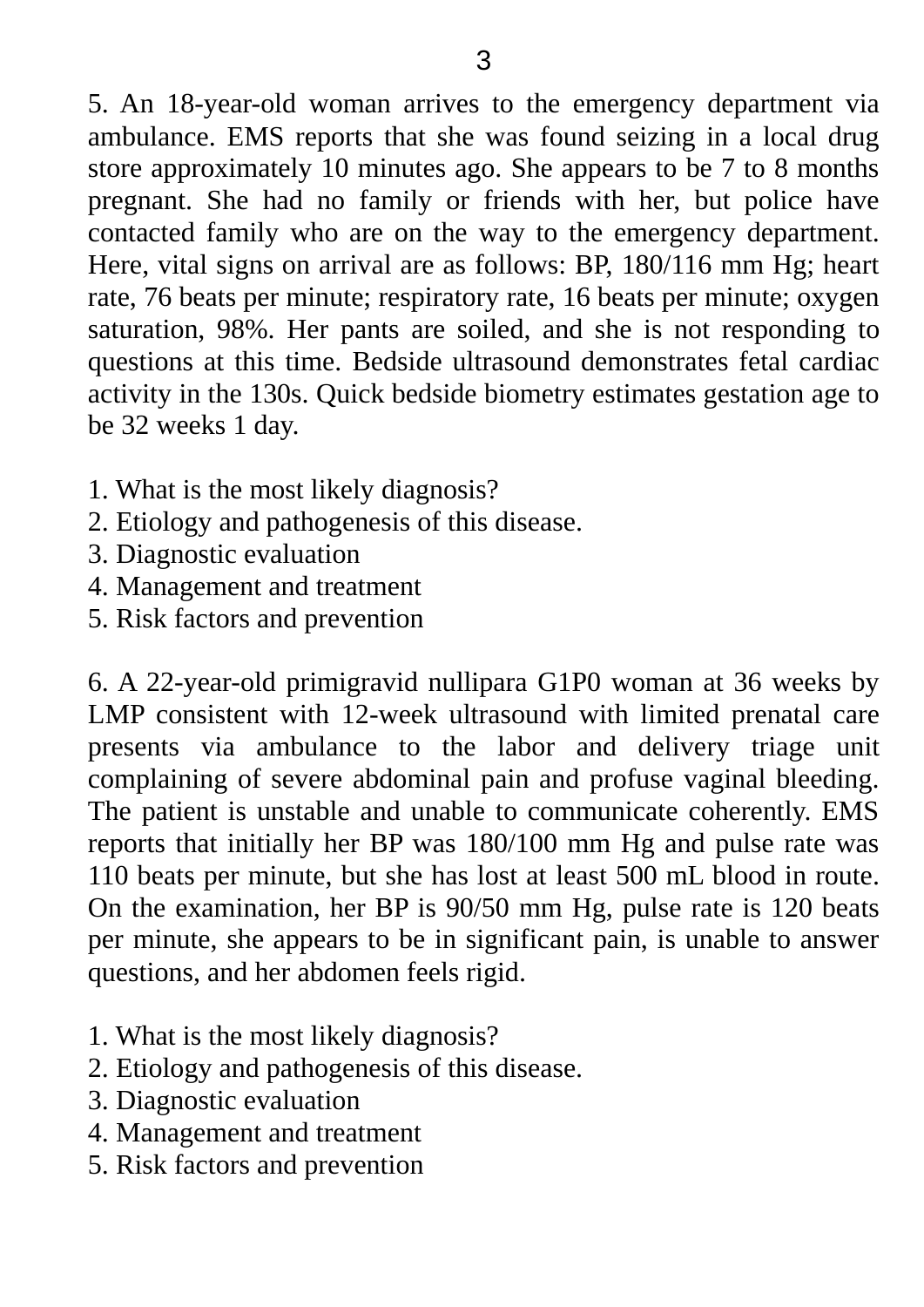7. A 29-year-old multigravid multipara G3P1102 woman at 29 weeks 3 days presents to labor and delivery triage for evaluation of abdominal pain. Her pain started 2 hours ago and comes and goes every 5 minutes. She denies any leaking fluid, change in vaginal discharge, or vaginal bleeding. Her baby has been active. Her pregnancy is complicated by a history of a urinary tract infection at 10 weeks with group B streptococcus (GBS) and a history of preterm birth at 31 weeks with her last child. She is currently taking progesterone injections weekly and a prenatal vitamin. On vaginal examination, her cervix is closed, 25% effaced, and −3 station. Uterine contractions are noted every 4 to 5 minutes with a category 1 tracing. A fetal fibronectin test returns positive. Repeat examination after 1 hour shows dilation of 1 cm, 50% effacement, and −2 station.

- 1. What is the most likely diagnosis?
- 2. Etiology and pathogenesis of this disease.
- 3. Diagnostic evaluation
- 4. Management and treatment
- 5. Risk factors and prevention

8. A 26-year-old primigravid nullipara G1P0 woman presents for a prenatal visit at 34 weeks' gestation. She complains of some mild nausea and vomiting over the past 3 days. She has no headache and no visual changes. Her BP is 162/98 mm Hg. On examination, she has lower extremity pitting edema. A urinalysis dip has +1 protein.

- 1. What is the most likely diagnosis?
- 2. Etiology and pathogenesis of this disease.
- 3. Diagnostic evaluation
- 4. Management and treatment
- 5. Risk factors and prevention

9. A 36-year-old multigravid multipara G7P50015 woman has just delivered a 4,500 g female infant at 39 weeks gestation. She underwent induction of labor with oxytocin for severe preeclampsia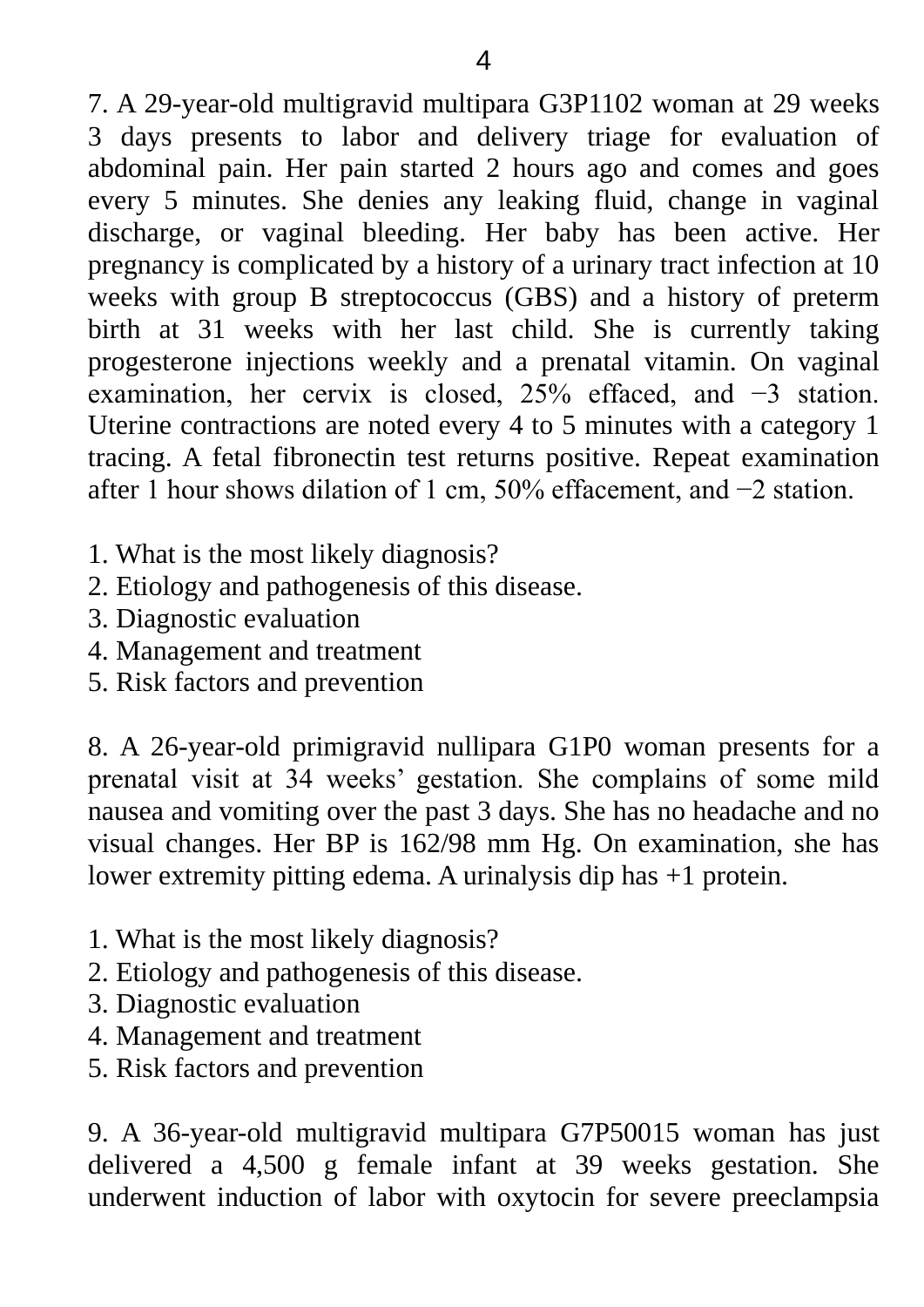diagnosed with systolic BPs elevated to 160 mm Hg. Her pregnancy was complicated by uncontrolled gestational diabetes and resultant polyhydramnios. She was placed on magnesium throughout her induction for seizure prophylaxis. She had an epidural placed during the first stage of labor and remained on a normal labor curve throughout. Her second stage of labor lasted 3 1/2 hours; she was, however, able to deliver vaginally with preemptive McRoberts maneuvers and steady traction. The third stage of labor lasted 10 minutes, and the placenta was delivered intact. Immediately after the third stage, her bleeding was significant with the expulsion of blood clots and a fundus that was notable for bogginess.

- 1. What is the most likely diagnosis?
- 2. Etiology and pathogenesis of this complication.
- 3. Diagnostic evaluation
- 4. Management and treatment
- 5. Risk factors and prevention

10. A 38-year-old woman presents to a clinic complaining of heavier menstrual flow for the past year. This is accompanied by a sensation of fullness in the pelvis, but no significant pain. She is a primigravid primipara and does not use oral contraceptives as her husband had a vasectomy several years ago. She is monogamous. No history of STDs. Her first menses was at age 10 and she has regular 28-day cycles. Her medical history is significant for hypothyroidism for which she is managed with Synthroid. Her BMI is 31.2 and she is presently on a diet and exercise program. She says, "I'm trying to lose weight, but I've always been a bit bigger." There is no remarkable family history. Pelvic exam reveals an irregularly enlarged, nontender uterus with palpable firm nodularity.

- 1. What is the most likely diagnosis?
- 2. Etiology and pathogenesis of this disease.
- 3. Diagnostic evaluation
- 4. Management and treatment
- 5. Risk factors and prevention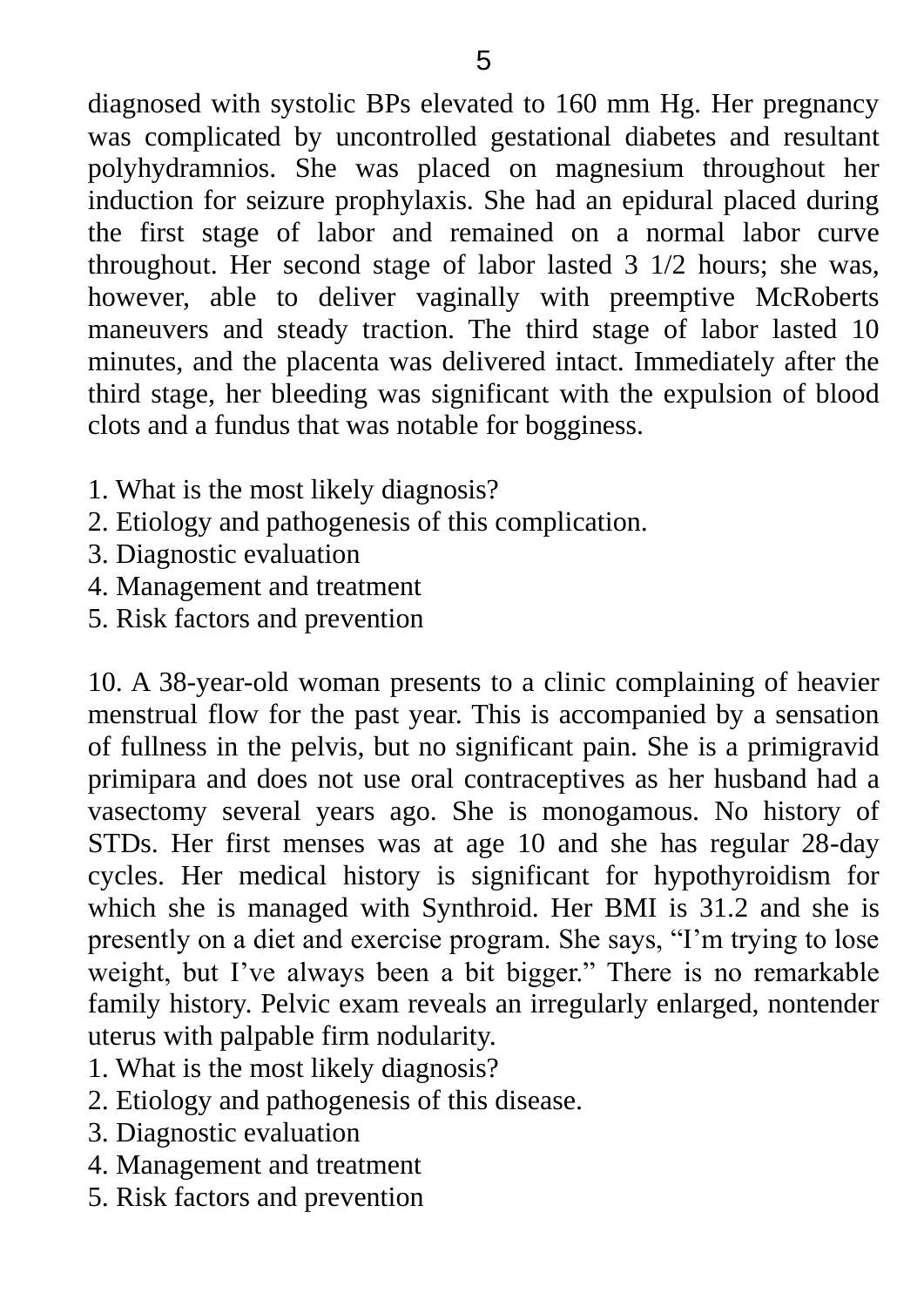11. A 28-year-old woman presents to your clinic complaining of cyclical pelvic pain for the past year. She says that it has remained constant (+4/10 by Pain Scale Chart) but seems to get predictably worse in the days leading up to her period. She denies any pain on urination and has only had two bladder infections in her life. Past medical history is unremarkable, no STDs. No significant family history. No surgeries. No current meds. Denies drinking, smoking, or drugs. She is monogamous with her fiancé and says that occasionally she has some mild discomfort during sex. She has never been pregnant as far as she knows but is considering pregnancy after she gets married next spring. Her cycles are regular q 26-28 days. Abdomen soft, non-tender, non-distended. Mild pelvic pain on palpation. Vulva and vagina are normal. Speculum exam is unremarkable. Bimanual exam reveals uterosacral nodularity, adnexal tenderness; uterus is retroverted. No masses.

- 1. What is the most likely diagnosis?
- 2. Etiology and pathogenesis of this disease.
- 3. Diagnostic evaluation
- 4. Management and treatment
- 5. Risk factors and prevention

12. A 41-year-old female presents to a gynecologist for a routine healthcare visit. She has no complaints except for some mild lower abdominal bloating. Her past medical and surgical history is unremarkable. Her sister has recently been diagnosed with endometriosis. She and her husband have been trying to conceive for the past 2 years and have been unsuccessful. She is requesting a referral to an infertility specialist. On exam, she is thin and in no distress. Pelvic exam reveals 10 cm bilateral adnexal masses indistinguishable from the uterus. Transvaginal ultrasound performed in the office is significant for ovarian masses with homogeneous, lowlevel internal echoes.

1. What is the most likely diagnosis?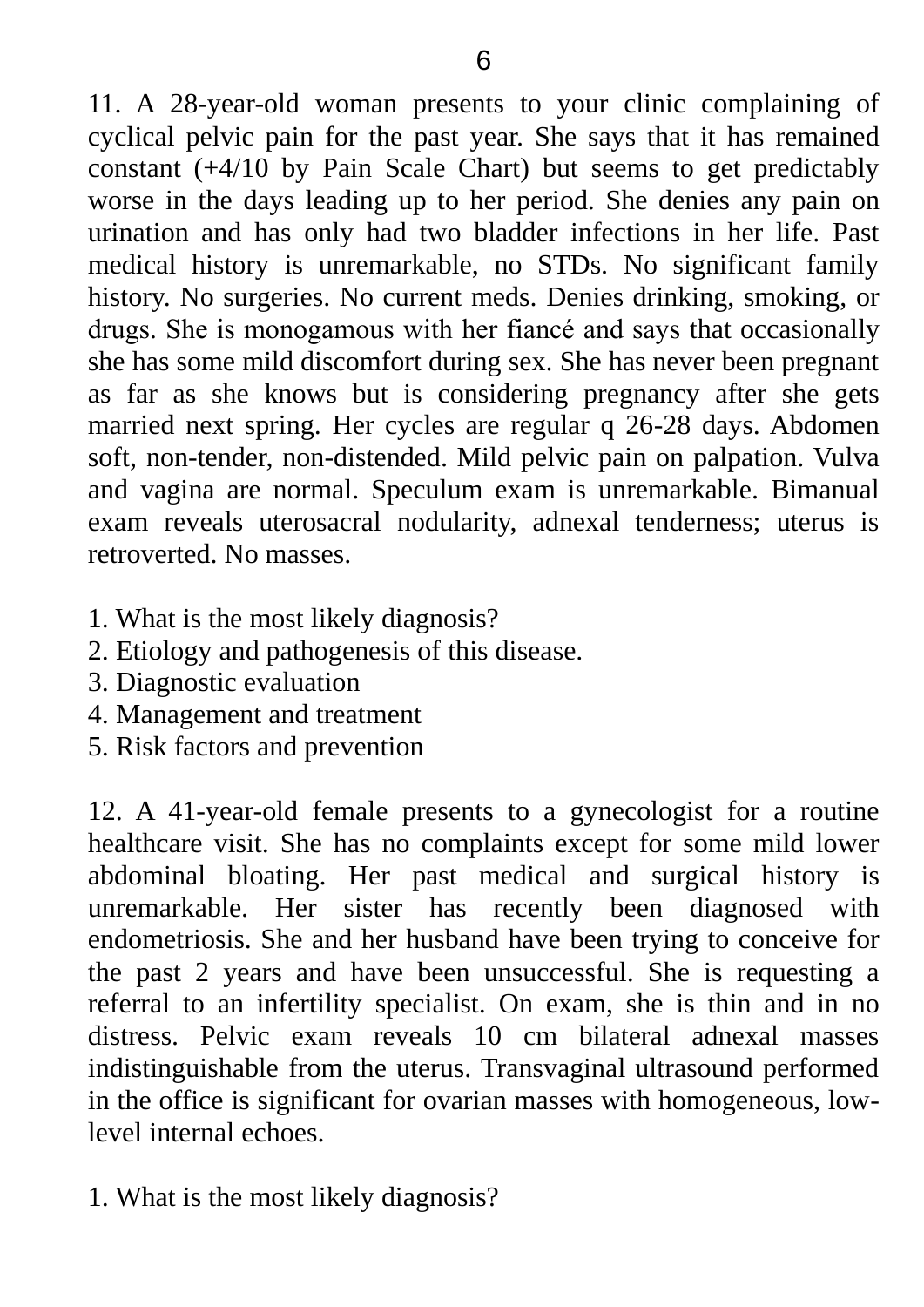- 2. Etiology and pathogenesis of this disease.
- 3. Diagnostic evaluation
- 4. Management and treatment
- 5. Risk factors and prevention

13. A 32-year-old woman presents to a clinic complaining of spotting between menstrual cycles. This has been going on for about 3 months, and there is no apparent pattern to when the spotting happens. She does, however, mention that she thinks it is worse after she has intercourse. She is a primigravid primipara and has no history of STI. Her menstrual cycles occur regularly in 28-day intervals and she has an "average" flow (she says she uses about 5 or 6 pads per cycle). She is monogamous with her boyfriend of 3 years. Her most recent Pap smear was last year and was unremarkable. Speculum examination reveals a cherry-red growth extending from the internal cervix into the vaginal canal. On manual examination, it is appreciated as a mobile mass of approximately 1-cm diameter.

- 1. What is the most likely diagnosis?
- 2. Etiology and pathogenesis of this disease.
- 3. Diagnostic evaluation
- 4. Management and treatment
- 5. Risk factors and prevention

14. A 65-year-old woman with class III obesity (BMI 41) with hypertension and diabetes presents with postmenopausal vaginal bleeding, 12 years after menopause. She has never been pregnant. She has a first-degree relative and a second-degree relative who have had endometrial cancer. Bleeding is scant but has persisted for more than 1 month. She has not recently used hormone replacement therapy and she had a normal Pap smear 6 months previously. Vaginal examination reveals evidence of recent bleeding.

- 1. What is the most likely diagnosis?
- 2. Etiology and pathogenesis of this disease.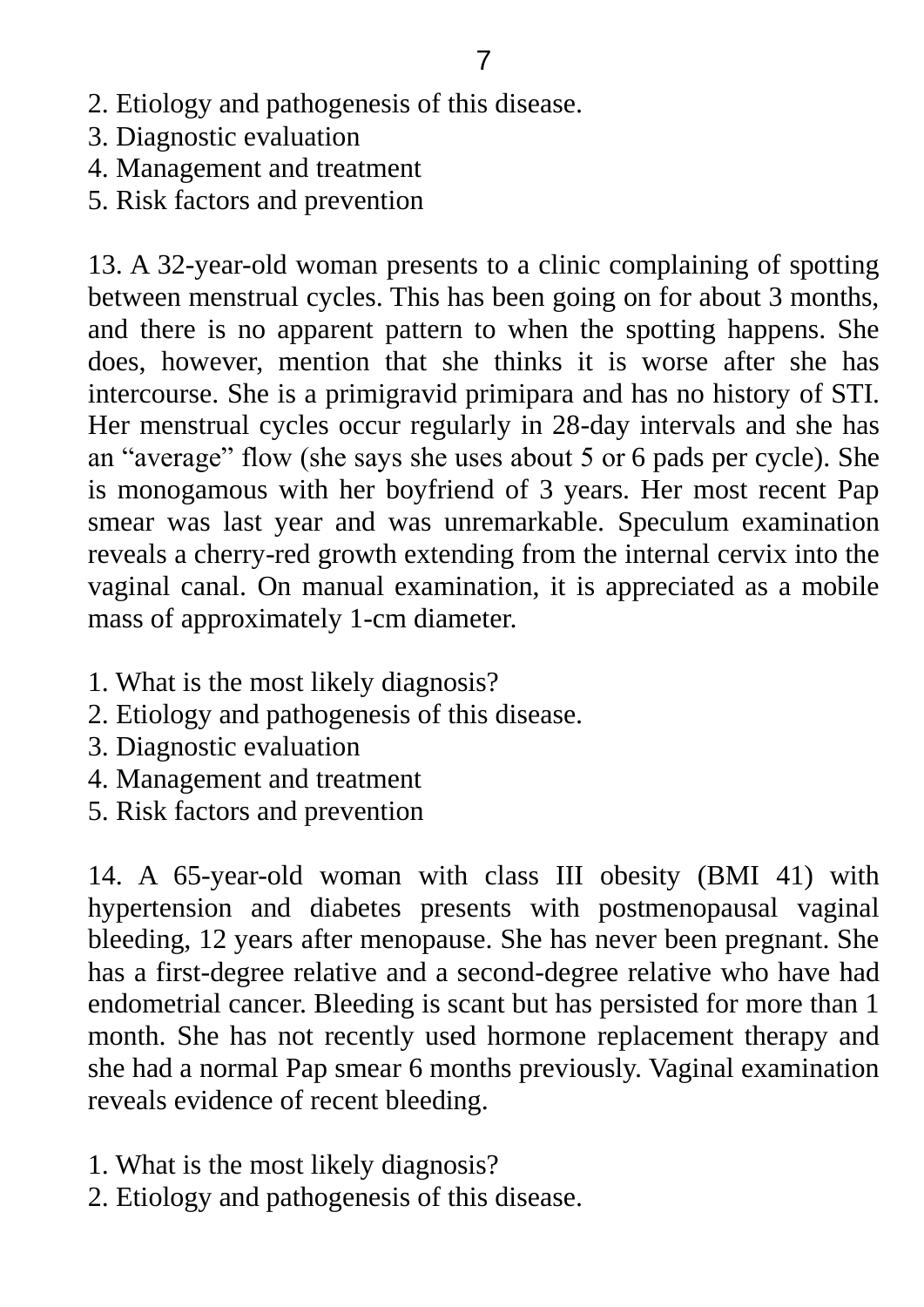- 3. Diagnostic evaluation
- 4. Management and treatment
- 5. Risk factors and prevention

15. A 34-year-old woman presents to a clinic complaining of dull pelvic pain over the past 4 days (+3/10). Her menstrual cycles are regular, 28 day intervals. She is a nulligravid. No significant medical history, including no STDs. She does not take any kind of contraception. She is not on any kind of medications. She smokes (for 16 years 1 pack daily). She denies dysuria. Vital signs are within normal limits. On physical exam there is no costovertebral angle tenderness. Pelvic exam is significant for a freely-mobile, smooth left adnexal mass; no bleeding or cervical motion tenderness. The remainder of the physical exam is unremarkable.

- 1. What is the most likely diagnosis?
- 2. Etiology and pathogenesis of this disease.
- 3. Diagnostic evaluation
- 4. Management and treatment
- 5. Risk factors and prevention

16. An 18-year-old nulligravid woman presents to the student health clinic with a 4-week history of yellow vaginal discharge. She also reports vulvar itching and irritation. She is sexually active and monogamous with her boyfriend. They use condoms inconsistently. On physical examination, she is found to be nontoxic and afebrile. On genitourinary examination, vulvar and vaginal erythema is noted along with a yellow, frothy, malodorous discharge with a pH of 6.5. The cervix appears to have erythematous punctuations. There is no cervical, uterine, or adnexal tenderness. The addition of 10% KOH to the vaginal discharge does not produce an amine odor.

- 1. What is the most likely diagnosis?
- 2. Etiology and pathogenesis of this disease.
- 3. Diagnostic evaluation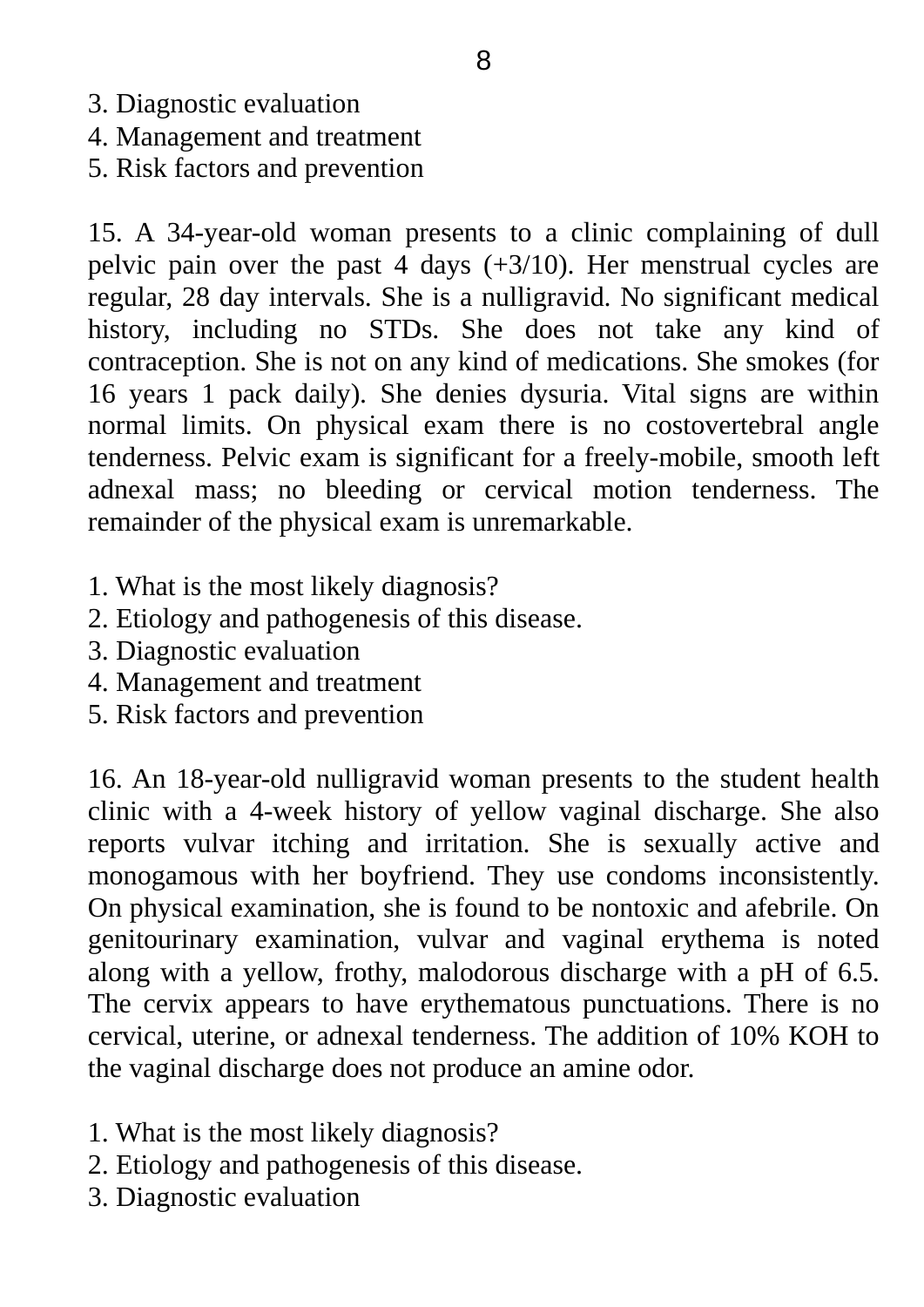- 4. Management and treatment
- 5. Risk factors and prevention

17. A 36-year-old G2P2 woman presents to her gynecologist with a 3 week history of vaginal irritation and fish-smelling vaginal discharge. She recently tried an over-the-counter antifungal treatment without any improvement in her symptoms. She is sexually active in a monogamous relationship with a male partner of 5 years, and she uses a contraceptive ring (NuvaRing). Genitourinary examination shows a thin white discharge. The remainder of her examination is normal. Microscopic evaluation of the vaginal secretions reveals decreased lactobacilli, a few WBCs, and 40% of the vaginal epithelial cells have a specific appearance stippled with the tiny gram-variable flora.

- 1. What is the most likely diagnosis?
- 2. Etiology and pathogenesis of this disease.
- 3. Diagnostic evaluation
- 4. Management and treatment
- 5. Risk factors and prevention

18. A 28-year-old G1P1 presents to the emergency department 4 days after primary cesarean section with complaints of fever, malaise, and increased lower abdominal pain for the last 6 hours. Her labor course was complicated by prolonged rupture of membranes and stage 2 arrest because of cephalopelvic disproportion resulting in a cesarean delivery. Her postoperative course was uncomplicated, and she had been discharged home stable the day prior to presentation. Her temperature is 38.1°C (100.6°F), pulse rate is 102/min, respirations are 20/min, and BP is 110/70 mm Hg. Abdominal examination shows fundal tenderness. The incision is intact without erythema, warmth, or discharge. On pelvic examination, there is foul-smelling lochia. Her WBC count is 17,000 cells/μL, and there are 15% bands.

- 1. What is the most likely diagnosis?
- 2. Etiology and pathogenesis of this disease.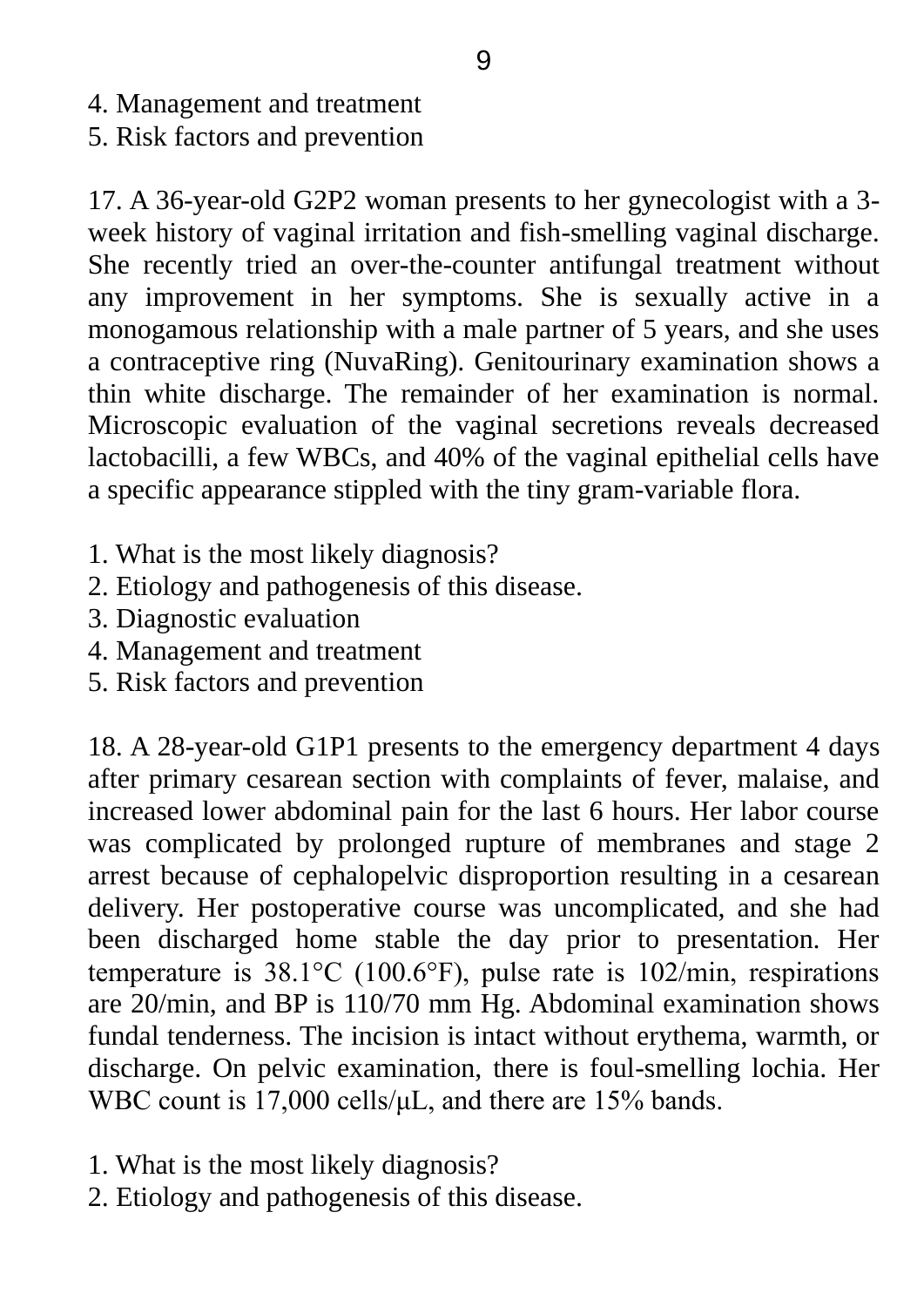- 3. Diagnostic evaluation
- 4. Management and treatment
- 5. Risk factors and prevention

19. A 20-year-old nulligravid young woman presents to the emergency department 4 hours after the onset of nausea, vomiting, and moderate lower abdominal pain. Her last menstrual period was 2 weeks ago. She reports three new sexual partners in the last 6 months and uses condoms intermittently. She denies any history of sexually transmitted infections (STIs). Her temperature is 38.0°C (100.4°F), pulse rate is 96/min, respirations are 20/min, and BP is 110/60 mm Hg. Examination shows a soft abdomen and lower quadrant tenderness without guarding or rebound. On pelvic examination, there is a mucopurulent cervical discharge, moderate cervical motion tenderness, uterine, and bilateral adnexa tenderness without enlargement.

- 1. What is the most likely diagnosis?
- 2. Etiology and pathogenesis of this disease.
- 3. Diagnostic evaluation
- 4. Management and treatment
- 5. Risk factors and prevention

20. A 27-year-old nulligravid woman presents to your office with a history of amenorrhea. She has a history of infrequent menstrual cycles in high school but she had regular withdrawal bleeds in college and medical school while on oral contraceptive pills. She stopped her birth control pills about 7 months ago and her period never resumed and she developed mild hirsutism along with a 4,5 kg (10 lbs) weight gain. She is sexually active with a male partner and uses condoms for contraception. She has a history of seasonal allergies, no prior surgeries, and no prior pregnancies.

- 1. What is the most likely diagnosis?
- 2. Etiology and pathogenesis of this disease.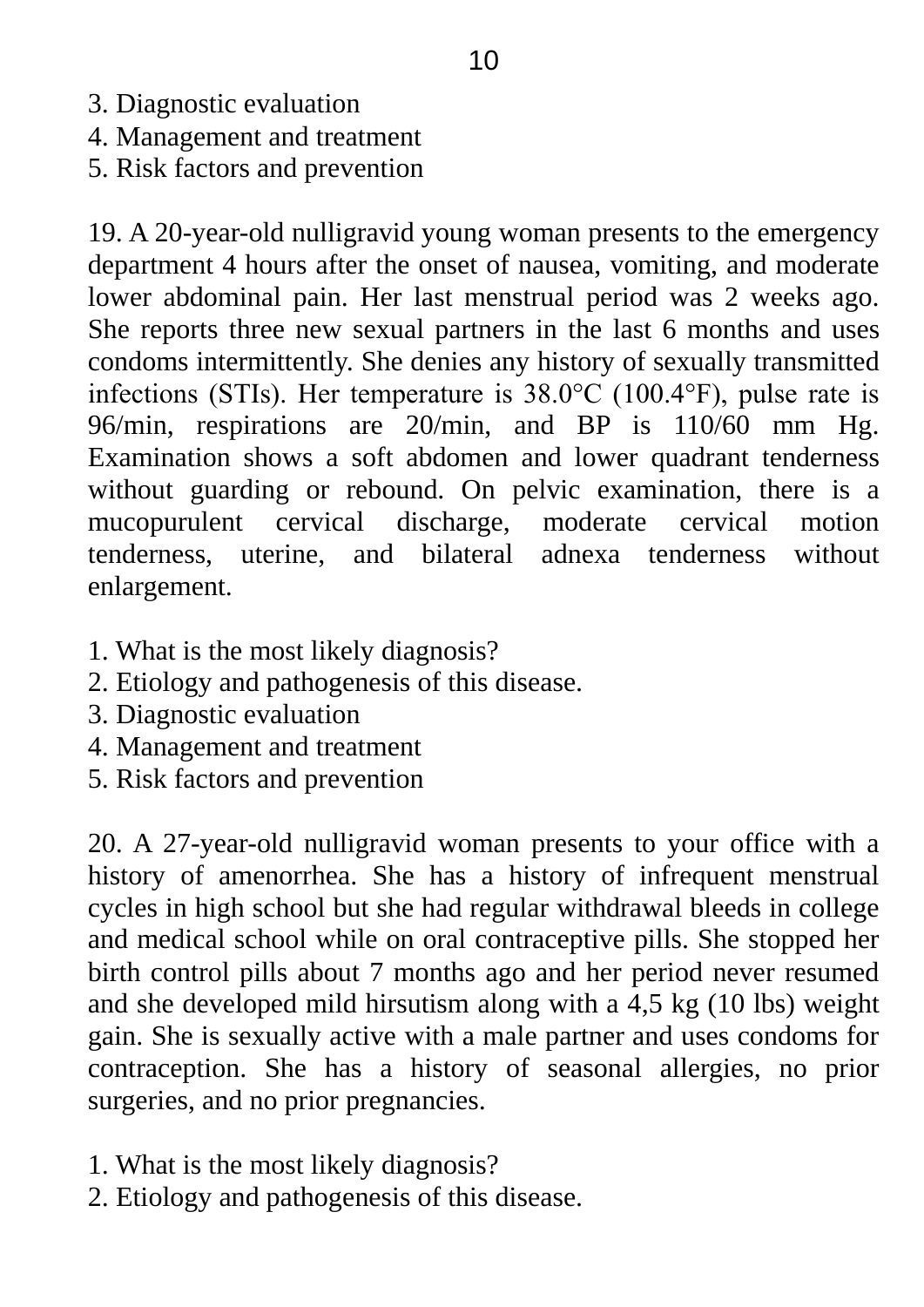- 3. Diagnostic evaluation
- 4. Management and treatment
- 5. Risk factors and prevention

21. A 33-year-old multigravida multipara G3 P1011 attends the antenatal clinic. Her medical history is remarkable for diabetes mellitus. She has been on antidiabetic drugs. Gestational age is 12 weeks. Her  $BP - 100/60$  mm Hg, pulse rate  $-78$  bpm. CBC: hemoglobin 125 g/l, erythrocytes 3,800,000 cells/μL, leukocytes 8,900 cells/ μL, platelets 280,000 cells/μL, ESR – 14 mm/h. Urinalysis: protein – negative, sugar – 3.5 mmol/l, ketone – slightly positive, squamous epithelium 2-4 cells per high power field, leukocytes - 2-3 cells per high power field, erythrocytes – 1-2 cells per high power field. Fasting Blood Sugar Test – 7.4 mmol/l. Glucose tolerance test: fasting blood sugar level  $-6.8$  mmol/l with 1-hour postprandial value – 8.4 mmol/l, 2-hour postprandial value – 7.4 mmol/l. Hemoglobin A1C is 7.5%.

- 1. What is the most likely diagnosis?
- 2. What influence does this pathology have on pregnancy and labor?
- 3. Management and treatment
- 4. What the diet should be recommended?
- 5. Postpartum rehabilitation and follow-up in this pathology

22. A 25-year-old multigravida multipara G4P1021 has been attending an antenatal clinic since 11 weeks of pregnancy. Her blood type 0(I) Rh-negative. Her husband's blood type is A(II) Rh-positive. Menarche at 13 years, her menses are regular, every 28 days for 5 days, with average blood loss, painless. Her last menstrual period was five months ago. She has monogamous sexual relationship since the age of 20. Her pregnancies outcome: the first - termed uncomplicated delivery, the second one – induced elective abortion, the third one early spontaneous miscarriage. On physical examination she is normotensive, in no distress. The fundal height corresponds to 24 weeks of pregnancy. The abdomen was non tender, no rebound. On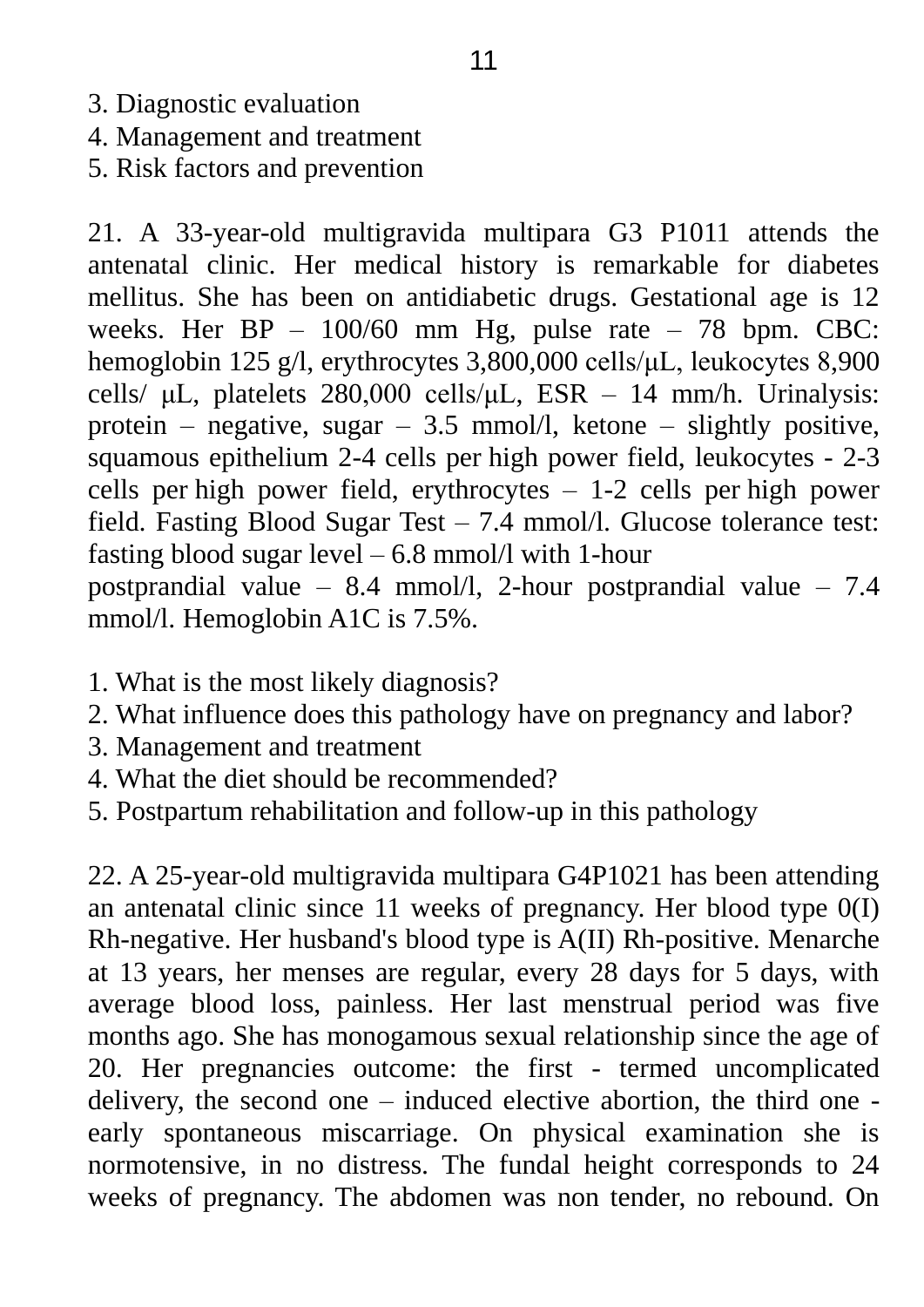palpation the uterus is normal, painless, she feels the fetal movement well, bedside ultrasound demonstrates fetal heart rate of 154. Fetus ultrasound revealed generalized swelling, increased size of the liver and spleen, placental thickening.

- 1. What is the most likely diagnosis?
- 2. Etiology and pathogenesis
- 3. Diagnostic evaluation to confirm the diagnosis
- 4. What influence does this pathology have on fetus development?
- 5. Management, treatment, and prevention.

23. A 22-year-old nulligravid woman presents to a clinic complaining of unpredictable menstrual cycles. She has only five menses per year, which has been the case since menarche on 11-year-old. She is also concerned about excessive facial hair growth. On her last annual checkup, she was found to have hyperlipidemia.

On physical examination you note terminal hair growth on above the upper lip, sideburns, neck, and abdominal midline. There is some facial acne. She is overweight; BMI 29.2. The rest of the physical exam is unremarkable. Bimanual pelvic exam revealed slightly enlarged ovaries without any other markable changes.

- 1. What is the most likely diagnosis?
- 2. Etiology and pathogenesis of this disease.
- 3. Diagnostic evaluation
- 4. Management and treatment
- 5. Risk factors and prevention

24. A 27-year-old pregnant woman was taken by an ambulance to an obstetric hospital. Her gestational age was 36 weeks. She complained of headache, visual disturbances, nausea. In the emergency room, small fibrillary twitches of facial muscles appeared, then tonic contractions of all skeletal muscles, respiratory arrest, loss of consciousness. After 20-25 seconds, clonic seizures occurred, and foam was secreted from the mouth. The patient's examination revealed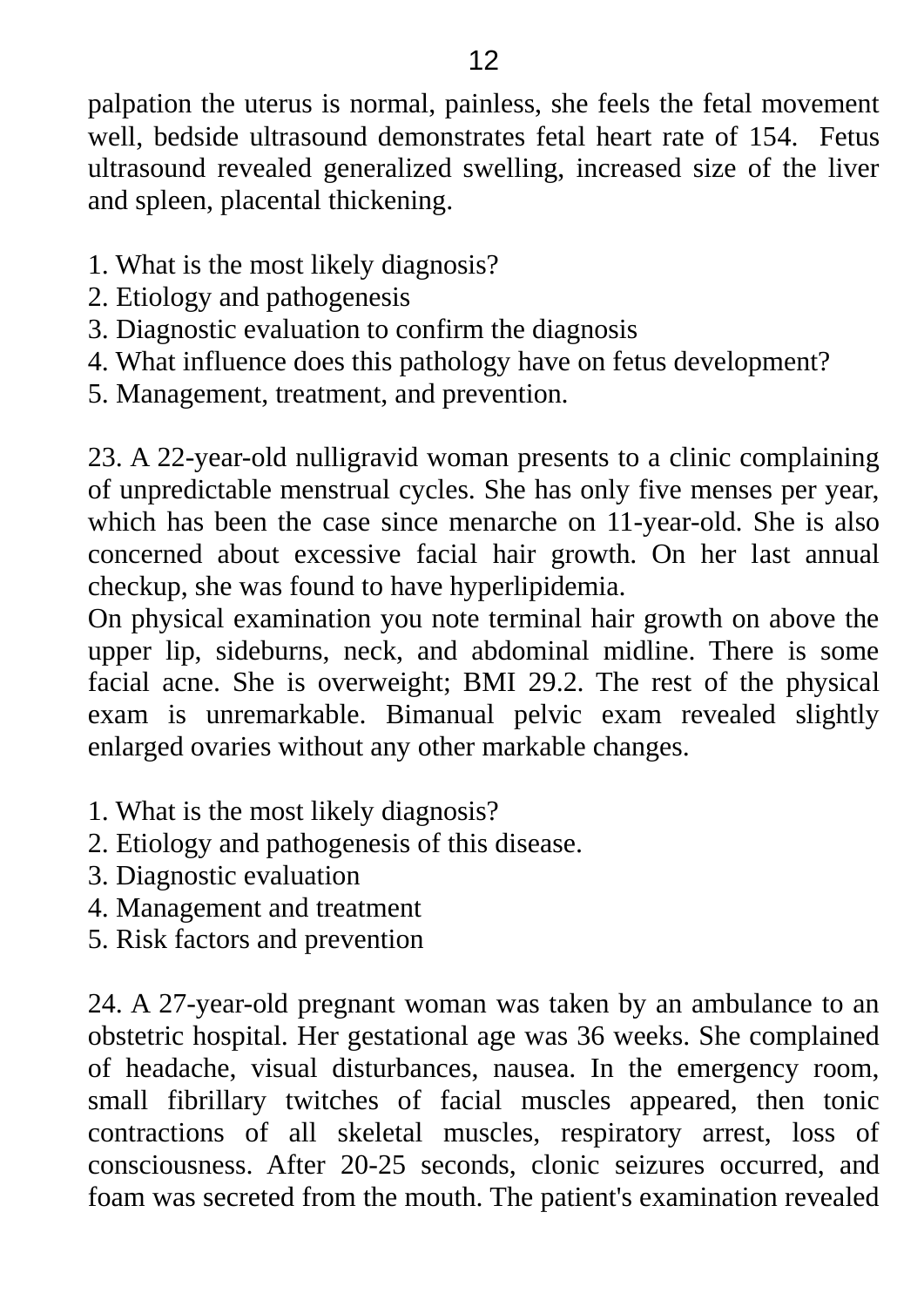edema of the face, hands, and feet.  $BP - 180/120$  mm Hg. Pulse rate – 110 bpm.

- 1. What is the most likely diagnosis?
- 2. Etiology and pathogenesis of this disease.
- 3. Diagnostic evaluation
- 4. Management and treatment
- 5. Risk factors and prevention

25. A 32-year-old G2P1 woman was admitted to the labor and delivery unit at 39-40 weeks' gestation with regular contractions occurring every 1.5-2 minutes. Her contractions last for 40 seconds, medium strength turning into pushing. The labor began 6 hours ago. The membrane ruptured two hours ago. Amniotic fluid is normal. Her last pregnancy ended with a normal spontaneous vaginal delivery. The fetal lie is longitudinal with vertex presentation, the fetal head is in the pelvic inlet. Fetal heartbeat is clear, rhythmic, 136 beats per minute. On vaginal examination the cervix is 100% effaced, fully dilated, the fetal membrane is absent, the head is presenting in the pelvic inlet. The root of the nose, orbital ridge, forehead with frontal suture, anterior angle of the anterior fontanelle are detected.

- 1. What is the most likely diagnosis?
- 2. Which complications can occur in such case?
- 3. Classification of this pathology
- 4. What influence does this pathology have on fetus
- 5. Management of labor.

26. A 35-year-old primigravid nullipara woman comes to antenatal clinic for her initial prenatal visit. She has two positive home pregnancy tests and has been noticing mild nausea and breast tenderness for several days. Her family, social, and medical history is unremarkable. Her menstrual periods are regular, with 28 to 30 days intervals. The first day of her last menstrual period was November 28,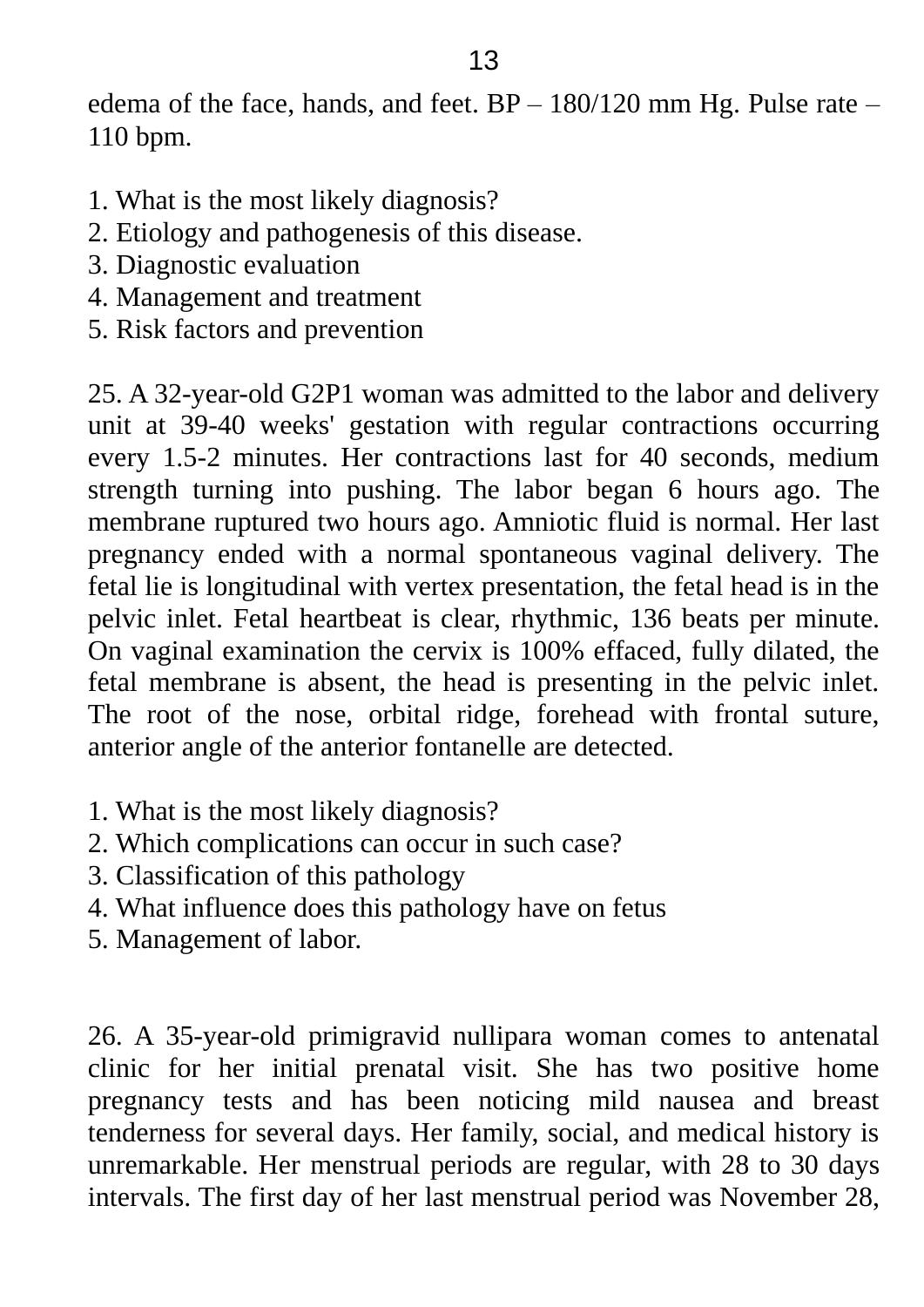last year.

- 1. Make a diagnosis
- 2. Estimate gestational age and her date of delivery

3. Describe initial and routine patient evaluation during her prenatal visits.

4. What risk factors for pregnancy and labor she has?

5. Describe prenatal assessment of the fetus.

27. A 37-year-old multigravid nullipara G4P0030 woman was taken by an ambulance to the emergency room complaining of vaginal bleeding and abdominal pain. She appears pale and states that she feels light-headed when sitting up or standing. She reports that she is currently about 8 weeks pregnant. On arrival, her temperature is 36.9°C, BP is 84/45, pulse rate is 112 beats per minute, and respiratory rate is 20 breaths per minute. Abdominal examination revealed a rigid abdomen with rebound tenderness to palpation. Pelvic examination revealed a small amount of vaginal bleeding, a 5-week-size uterus; tenderness at the right adnexa which is slightly enlarged. A urine βhCG is positive.

- 1. What is the most likely diagnosis?
- 2. Etiology and pathogenesis of this disease.
- 3. Diagnostic evaluation
- 4. Management and treatment
- 5. Risk factors and prevention

28. A 29-year-old multigravid nullipara G4P0030 woman presents to an antenatal clinic at 9 weeks' pregnancy for her first prenatal visit. This is a planned and desired pregnancy. Her obstetric history is significant for one prior elective termination and two spontaneous abortions. It took her and her partner about 1.5 year to conceive this pregnancy. Her temperature is 36.7°C, BP is 115/75, pulse rate is 72 beats per minute. Pelvic examination reveals an 8- to 9-week-sized uterus with normal adnexa. Her cervix is closed and there is no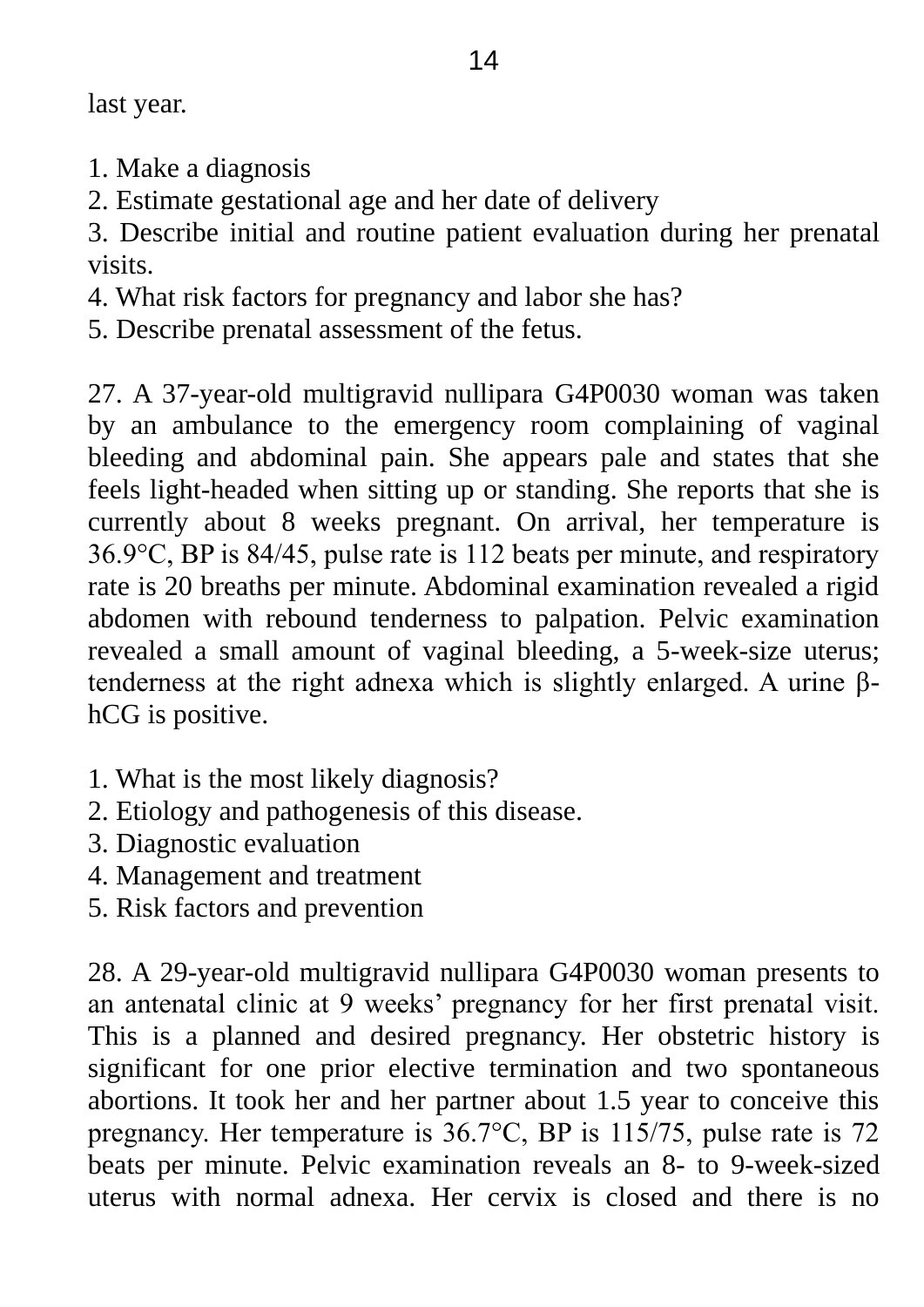bleeding. On transvaginal sonography a gestational sack is seen with a fetus which crown–rump length consistent with 8 weeks and 2 days gestation. Unfortunately, no fetal cardiac activity is seen.

- 1. What is your diagnosis?
- 2. Etiology and pathogenesis of this disease.
- 3. Diagnostic evaluation
- 4. Management and treatment
- 5. Risk factors and prevention

29. A 32-year-old multigravid nullipara G4P0030 woman was taken by an ambulance to the emergency department with heavy vaginal bleeding. Her obstetric history is significant for one prior elective termination and two spontaneous abortions. The previous day morning she presented to the gynecologist's office at 7 weeks' gestation for her first prenatal visit. On transvaginal sonography a gestational sack is seen with a fetus which crown–rump length consistent with 8 weeks and 2 days gestation. Unfortunately, no fetal cardiac activity is seen. She was prescribed mifepristone to be taken at once in the office and misoprostol for the next day. In the evening she noticed small amount of vaginal bleeding. Today in the morning her bleeding became much heavier, she felt light-headed and called the ambulance. On arrival her temperature is 37°C; BP 85/50; pulse rate 110 beats per minute; respirations 18 breaths per minute; and oxygen saturation 100%. Pelvic examination revealed profuse bleeding from an open cervical os. On transvaginal sonography enlarged uterus, extended uterine cavity with partial retention of fetal products have been revealed.

- 1. What is your diagnosis?
- 2. Etiology and pathogenesis of this disease.
- 3. Diagnostic evaluation
- 4. Management and treatment
- 5. Risk factors and prevention

30. An 20-year-old was taken by an ambulance to the emergency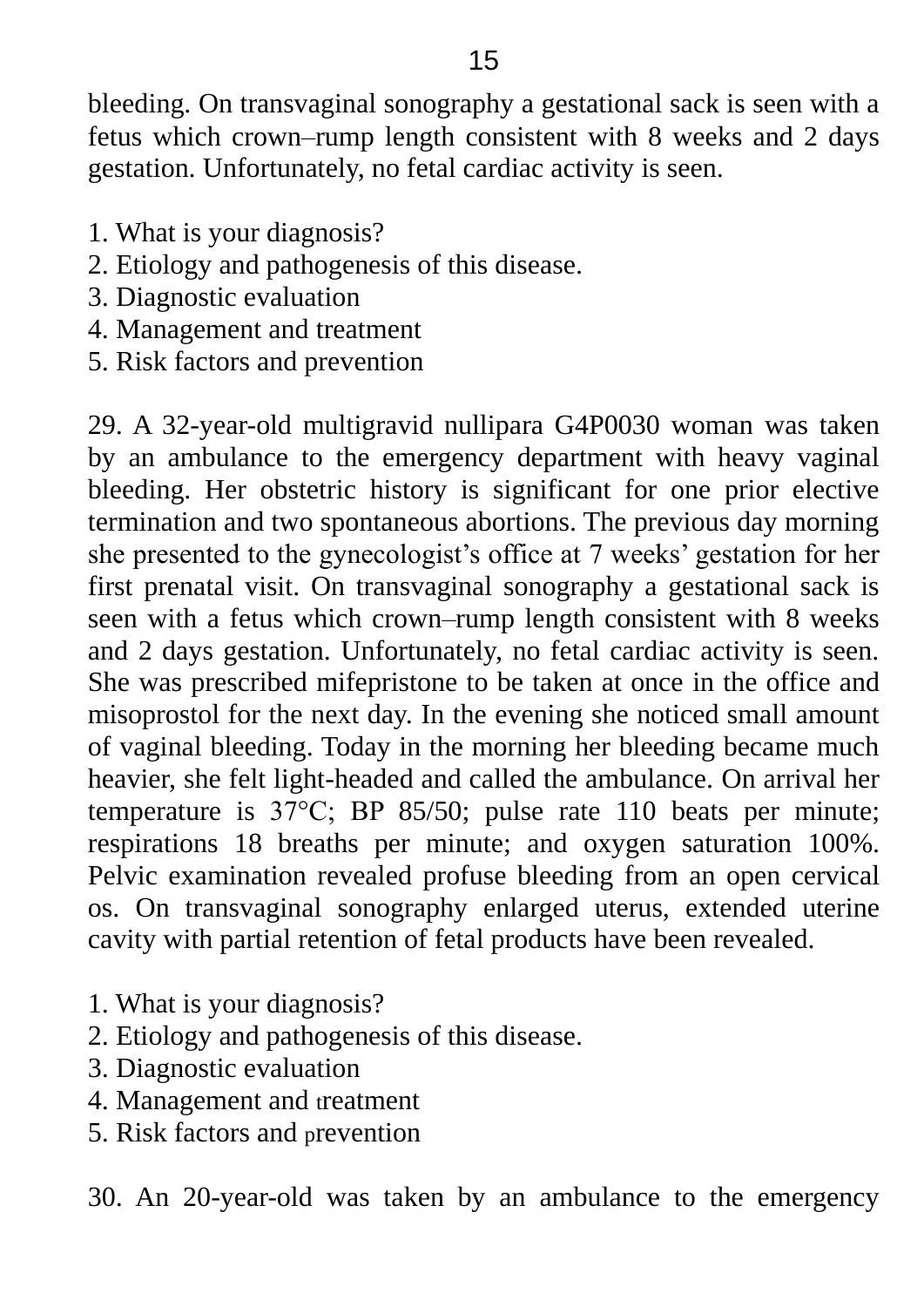department. The accompanying paramedic reports that she was found seizing in a street approximately 10 minutes ago. She appears to be 8 to 9 months pregnant. She was alone in the street, but police are trying to find and contact some relatives. On arrival her BP 190/120 mm Hg; heart rate 74 beats per minute; respiratory rate 18 breaths per minute; oxygen saturation 98% on room air. She is currently unconscious and not responding to questions. The sonographic investigation estimates gestation age to be 33 weeks 3 days, fetal cardiac activity is visualized at 130 beats per minute.

- 1. What is the most likely diagnosis?
- 2. Etiology and pathogenesis of this disease.
- 3. Diagnostic evaluation
- 4. Management and treatment
- 5. Risk factors and prevention

31. A 24-year-old primigravid nullipara woman was taken by an ambulance to the labor and delivery triage unit complaining of severe abdominal pain and profuse vaginal bleeding. Her most likely gestational age is 36 weeks by LMP and by the report of first trimester ultrasound. The accompanying paramedic reports that her BP was 190/110 mm Hg and pulse rate was 110 beats per minute, but she has lost at least 500 mL blood in route. At the emergency room, her BP is 80/40 mm Hg, pulse rate is 125 beats per minute. She is unable to communicate coherently but appears to be in significant pain, and her abdomen feels rigid. Bedside ultrasound demonstrates no fetal cardiac.

- 1. What is the most likely diagnosis?
- 2. Etiology and pathogenesis of this disease.
- 3. Diagnostic evaluation
- 4. Management and treatment
- 5. Risk factors and prevention

32. A 31-year-old multigravid multipara G4P1112 woman at 31 weeks 2 days presents to labor and delivery triage complaining of abdominal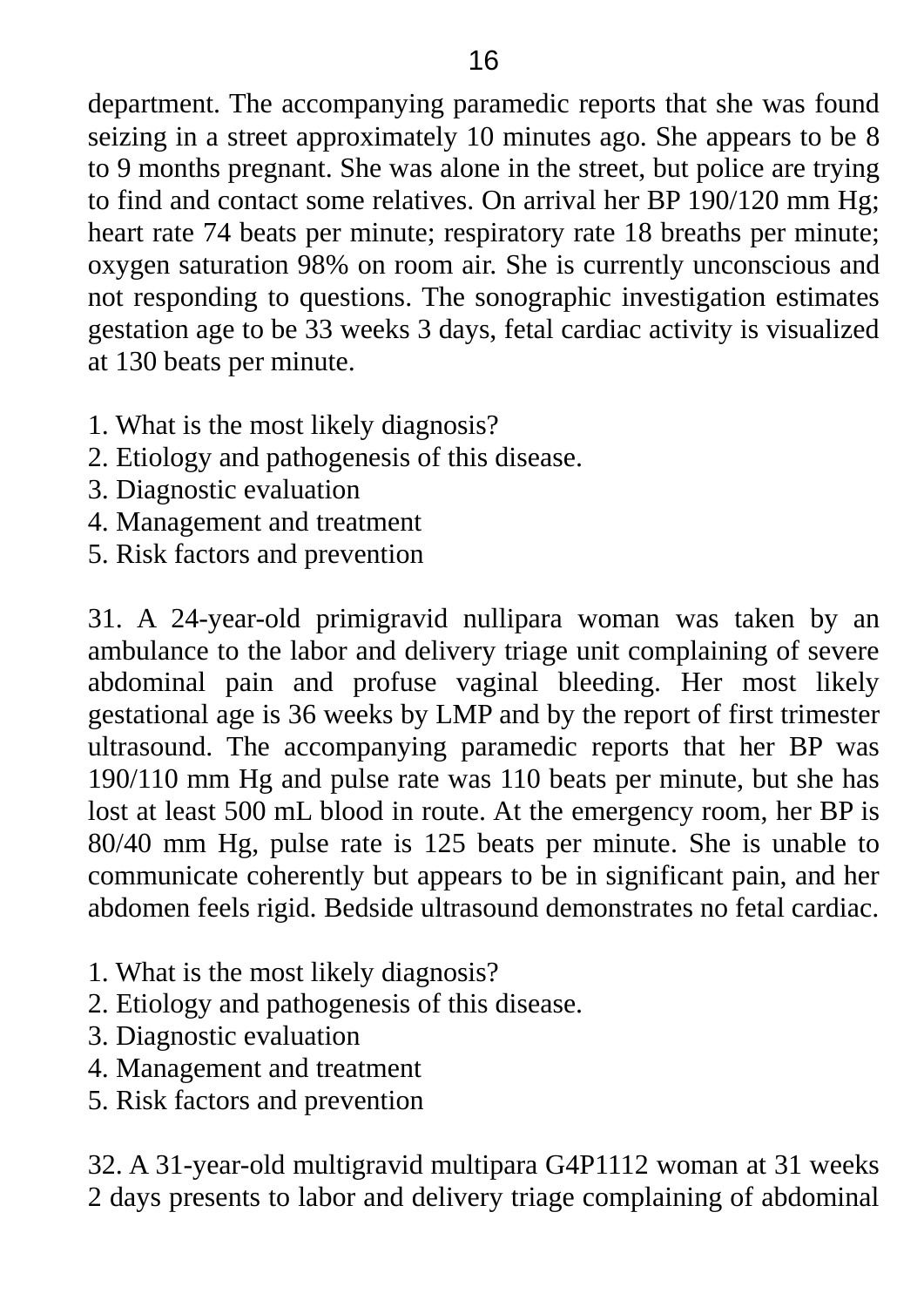pain. It started about 3 hours ago and comes and goes every 5 minutes. She denies any leaking fluid, change in vaginal discharge, or vaginal bleeding. She feels her baby's movements. She has a history of a urinary tract infection at first trimester, a history of preterm birth at 31 weeks with her last child, and one prior elective termination. She is currently taking no medicines. On vaginal examination, her cervix is closed, 25% effaced, and −3 station. Uterine contractions are noted every 4 to 5 minutes. A fetal fibronectin test returns positive. Repeat examination after 1 hour shows dilation of 1 cm, 50% effacement, and −2 station.

- 1. What is the most likely diagnosis?
- 2. Etiology and pathogenesis of this disease.
- 3. Diagnostic evaluation
- 4. Management and treatment
- 5. Risk factors and prevention

33. A 23-year-old primigravid nullipara woman presents to an antenatal clinic at 35 weeks' pregnancy complaining of some mild nausea over the past 4 days. She has no headache and no visual changes. Her BP is 172/102 mm Hg. On examination, she has lower leg and feet swelling. A urinalysis dip has +2 protein.

- 1. What is the most likely diagnosis?
- 2. Etiology and pathogenesis of this disease.
- 3. Diagnostic evaluation
- 4. Management and treatment
- 5. Risk factors and prevention

34. A 37-year-old multigravid multipara G6P40014 woman has just delivered a 4,600 g male infant at full term gestation. She got induction of labor with oxytocin for severe preeclampsia diagnosed with systolic BPs elevated to 170 mm Hg. Her pregnancy was complicated by a history of gestational diabetes and resultant polyhydramnios. She was placed on magnesium and had an epidural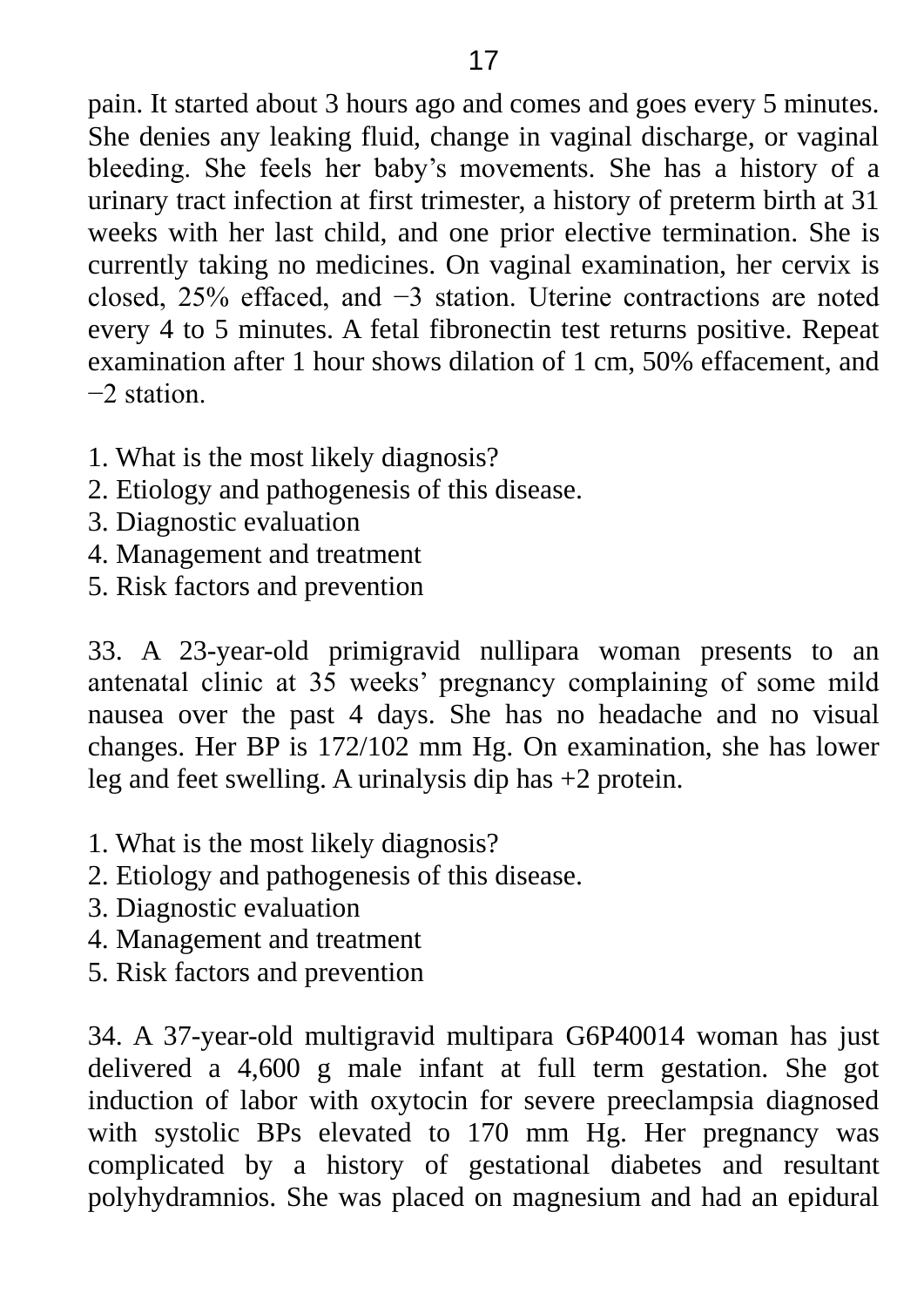placed during the first stage of labor and remained on a normal labor curve throughout. Her second stage of labor lasted 3 hours; and finished by vaginal delivery with preemptive McRoberts maneuvers and vacuum extraction. The third stage of labor lasted 10 minutes, and the placenta was delivered intact. Immediately after the third stage, significant vaginal bleeding occurred, and the expulsion of blood clots was noticed. On palpation a fundus was notable for bogginess.

- 1. What is the most likely diagnosis?
- 2. Etiology and pathogenesis of this complication.
- 3. Diagnostic evaluation
- 4. Management and treatment
- 5. Risk factors and prevention

35. A 40-year-old woman presents to a clinic complaining of heavier menstrual flow for the past year. She feels additionally some fullness in the lower abdomen, but no significant pain. She has a history of one uncomplicated delivery. Currently she doesn't use any contraceptives. She has no history of STDs. Her first menses was at age 11 and she has regular 28-day cycles. Her medical history is significant for prediabetes for which she is managed with Metformin. Her BMI is 33.2 and she is presently on a diet and exercise program. But she's reached just a little success to overcome her obesity. There is no remarkable family history. Pelvic exam reveals an irregularly enlarged, nontender uterus with palpable firm nodularity.

- 1. What is the most likely diagnosis?
- 2. Etiology and pathogenesis of this disease.
- 3. Diagnostic evaluation
- 4. Management and treatment
- 5. Risk factors and prevention

36. A 27-year-old woman presents to a clinic complaining of cyclical pelvic pain for the past two years. This pain has remained constant mild (3/10 by Pain Scale Chart), but it is worsening for several days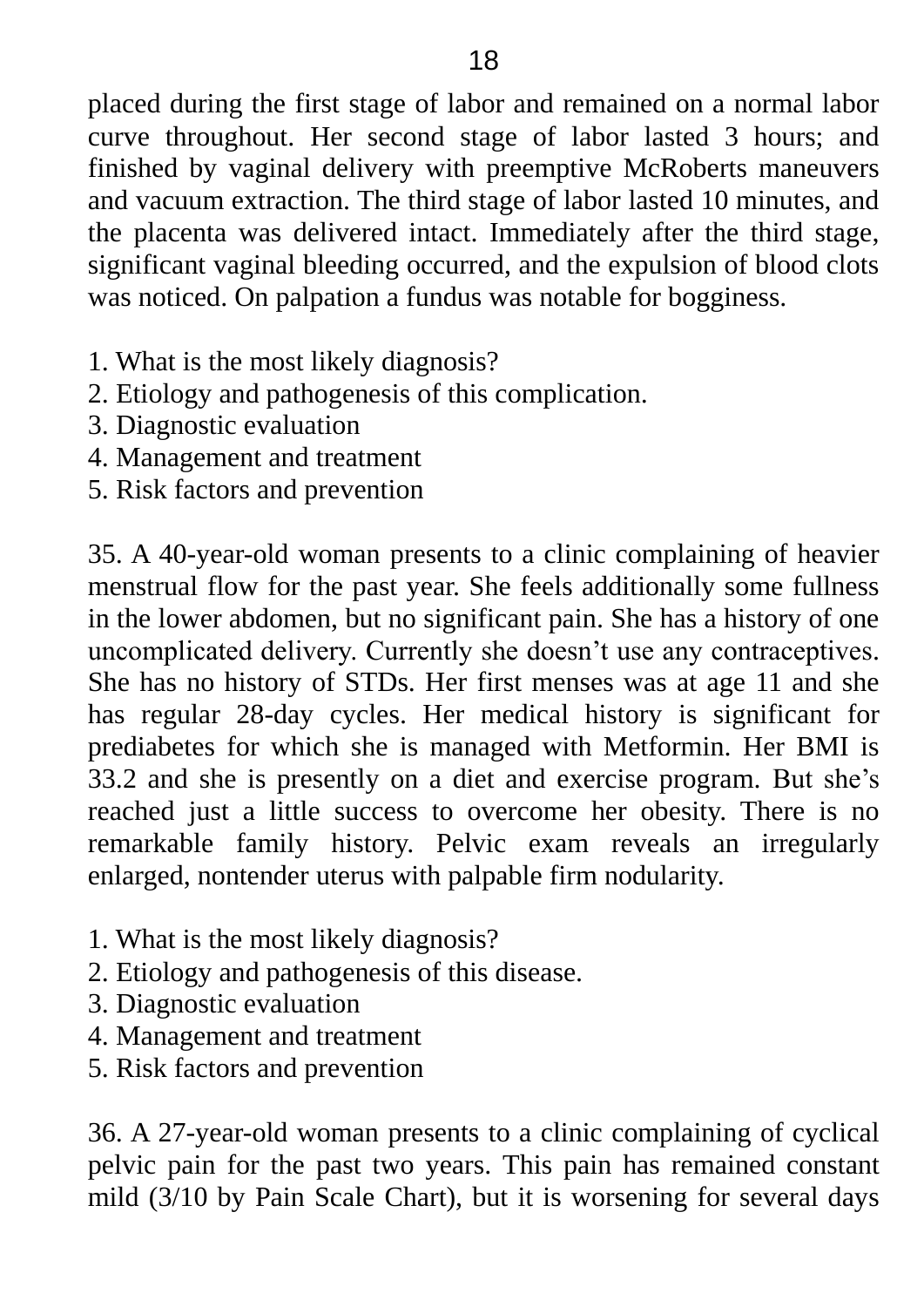before her period. She denies any pain on urination and defecation. Her medical history is unremarkable. No STDs. No significant family history. No surgeries. No current medications. She denies any abuses and addictions. She is monogamous and says that she has some mild discomfort during sex. She has never been pregnant despite she has never used any kind of contraception. She says that this is not a concern for her because she is planning to get pregnant after she gets married next spring. Her menstrual cycles occur regularly in 26-28 days intervals. Abdomen is soft, non-tender, non-distended. Physical examination reveals mild pelvic pain on palpation. Speculum examination is unremarkable. On bimanual examination uterus is retroverted; adnexal tenderness and bilateral uterosacral nodularity are noticed. No masses.

- 1. What is the most likely diagnosis?
- 2. Etiology and pathogenesis of this disease.
- 3. Diagnostic evaluation
- 4. Management and treatment
- 5. Risk factors and prevention

37. A 43-year-old female presents to a gynecologist for an annual check-up. She has noticed some mild lower abdominal bloating for several months on. Her past medical and surgical history is unremarkable. She and her husband have been unsuccessfully trying to conceive for the past 2.5 years. She is considering a visit to an infertility specialist. Her sister has a history of endometriosis. On exam, her vital signs are within normal limits. Her BMI is 18.5. Pelvic exam is significant for 9 cm bilateral adnexal masses indistinguishable from the uterus. Transvaginal sonography revealed ovarian masses with homogeneous, low-level internal echoes.

- 1. What is the most likely diagnosis?
- 2. Etiology and pathogenesis of this disease.
- 3. Diagnostic evaluation
- 4. Management and treatment
- 5. Risk factors and prevention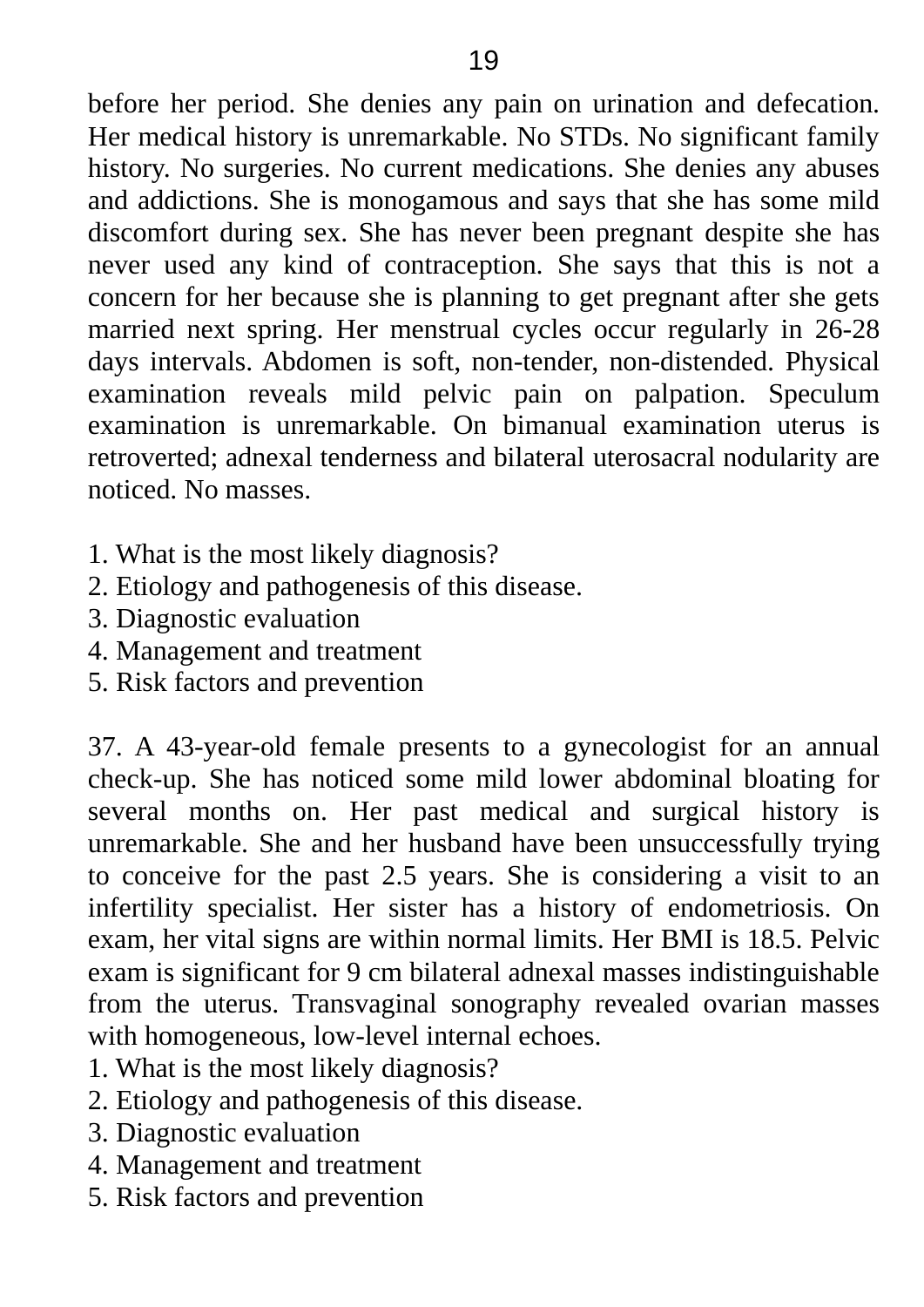38. A 36-year-old woman presents to a clinic complaining of intermenstrual spotting that has been noticed for about 3 months on, and it is unpredictable when the spotting happens. But she thinks it is worse after she has intercourse. She is a primigravid primipara and has no history of STI. Her menstrual cycles are regular every 26-28 days, she uses about 5 or 6 pads per cycle. She is monogamous and has occasional intercourses. Her most recent Pap smear was last year and was unremarkable. Speculum examination is significant for a cherryred growth protruding from the external cervical os into the vaginal canal. On manual examination, it is appreciated as a mobile mass of approximately 12-mm diameter.

- 1. What is the most likely diagnosis?
- 2. Etiology and pathogenesis of this disease.
- 3. Diagnostic evaluation
- 4. Management and treatment
- 5. Risk factors and prevention

39. A 67-year-old woman with class III obesity (BMI 42) with diabetes and hypertension presents to a clinic complaining of vaginal bleeding. She is 12 years after menopause. She has never been pregnant. Bleeding is rather spotting but has lasted for more than 2 months. She had a normal Pap smear 8 months previously. She has not ever used hormone therapy for menopausal syndrome. Speculum examination reveals evidence of recent bleeding. Bimanual examination is unremarkable.

- 1. What is the most likely diagnosis?
- 2. Etiology and pathogenesis of this disease.
- 3. Diagnostic evaluation
- 4. Management and treatment
- 5. Risk factors and prevention

40. A 32-year-old nulligravid woman presents to a clinic with mild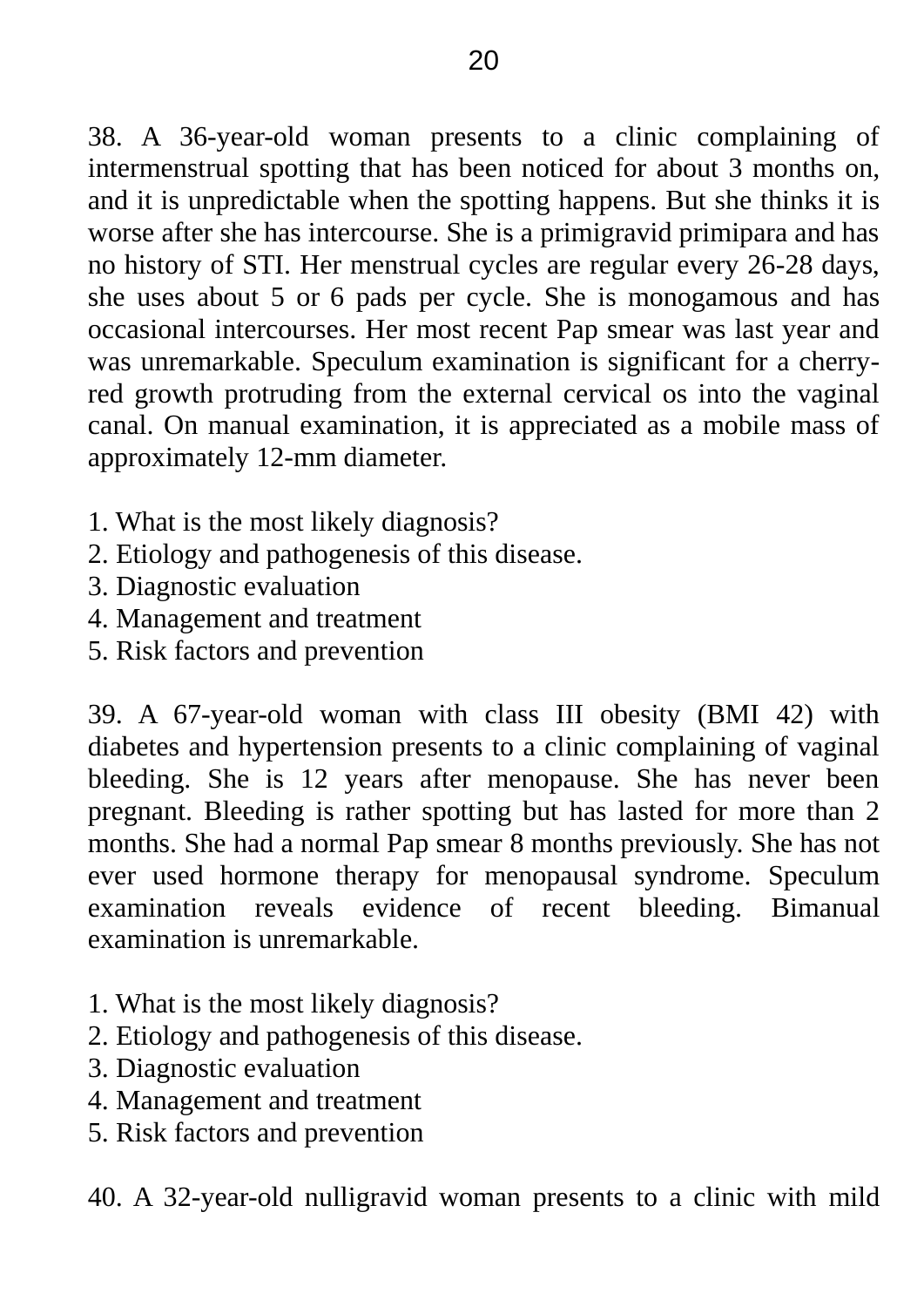pelvic pain over the past 5 days (3/10 by Pain Scale Chart). Her periods occur regularly in 26-28 days intervals. No significant medical history, including no STDs. She does not use any kind of contraception nor any kind of medications. She smokes for about a decade. On physical examination she is in no distress. She denies dysuria. There is no costovertebral angle tenderness. Pelvic exam is significant for a freely mobile, smooth left adnexal mass of 10-cm diameter, no bleeding or cervical motion tenderness. The remainder of the physical exam is unremarkable.

- 1. What is the most likely diagnosis?
- 2. Etiology and pathogenesis of this disease.
- 3. Diagnostic evaluation
- 4. Management and treatment
- 5. Risk factors and prevention

41. An 22-year-old nulligravid woman presents to a clinic complaining of yellow vaginal discharge. It comes and goes for about 3-week. She also noticed vulvar itching and irritation. She is sexually active and monogamous with her boyfriend. They use condoms intermittently. On physical examination, her temperature is 36.7°C . On pelvic examination, vulvar and vaginal erythema is noted along with a yellow, frothy, malodorous discharge. On speculum examination is significant for erythematous punctuations on the surface of the cervix. Bimanual examination didn't reveal any cervical, uterine, or adnexal tenderness. Vaginal discharge pH is 6.0. The remainder of Amsel criteria appeared to be negative.

- 1. What is the most likely diagnosis?
- 2. Etiology and pathogenesis of this disease.
- 3. Diagnostic evaluation
- 4. Management and treatment
- 5. Risk factors and prevention

42. A 35-year-old multigravida multipara woman presents to her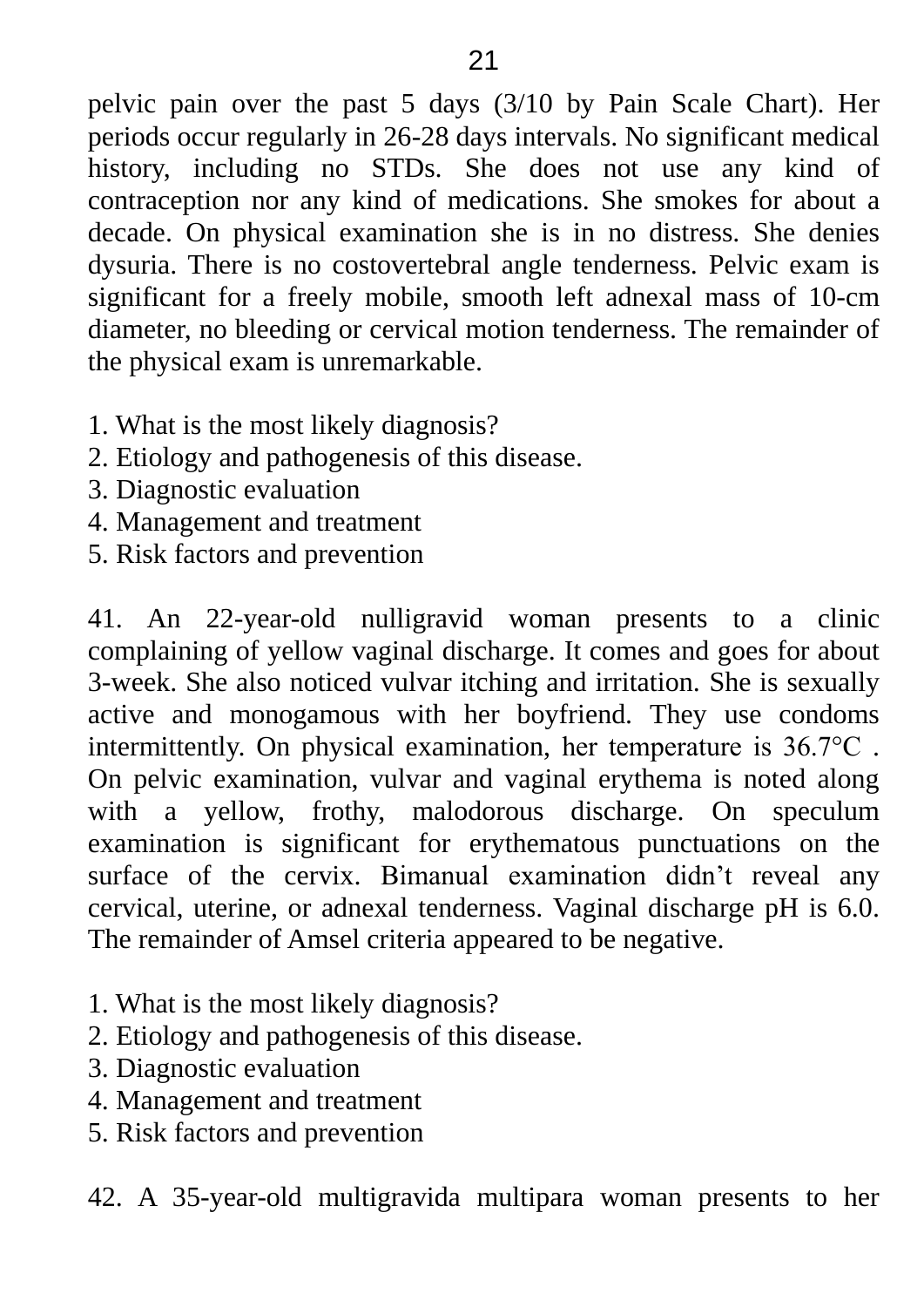gynecologist complaining of vaginal irritation and fish-smelling vaginal discharge for about 2 weeks. She tried antifungal treatment without prescription but didn't succeed with her symptoms. She is sexually active and monogamous with a male partner for 5 years, and she uses oral contraceptive pills for consecutive 3 years. Speculum examination reveals a thin white discharge. The remainder of her examination is unremarkable. Microscopic evaluation of the vaginal smears reveals decreased lactobacilli, a few leucocytes, and 50% of the vaginal epithelial cells have a specific speckled appearance being coated with the tiny gram-variable flora.

- 1. What is the most likely diagnosis?
- 2. Etiology and pathogenesis of this disease.
- 3. Diagnostic evaluation
- 4. Management and treatment
- 5. Risk factors and prevention

43. A 26-year-old G1P1 arrives to the emergency department via ambulance 5 days after primary cesarean section and 2 days after she had been discharged home. She complaints of fever, malaise, and increased lower abdominal pain for the last 4 hours. Her labor was complicated by prolonged rupture of membranes and failure to progress in 2nd stage of labor because of cephalopelvic disproportion that became an indication for a cesarean delivery. Her postoperative course was uneventful, and she had been discharged home stable two days prior to presentation. On arrival, her temperature is 38.5°C, BP is 115/75, pulse rate is 108 beats per minute, and respiratory rate is 18 breaths per minute. Abdominal examination reveals fundal tenderness. The incision is intact without erythema, warmth, or discharge. On speculum examination, foul-smelling lochia from an open cervical os. Her total leucocytes count is 18,000 cells/μL with left shift of 15% band cells count.

- 1. What is the most likely diagnosis?
- 2. Etiology and pathogenesis of this disease.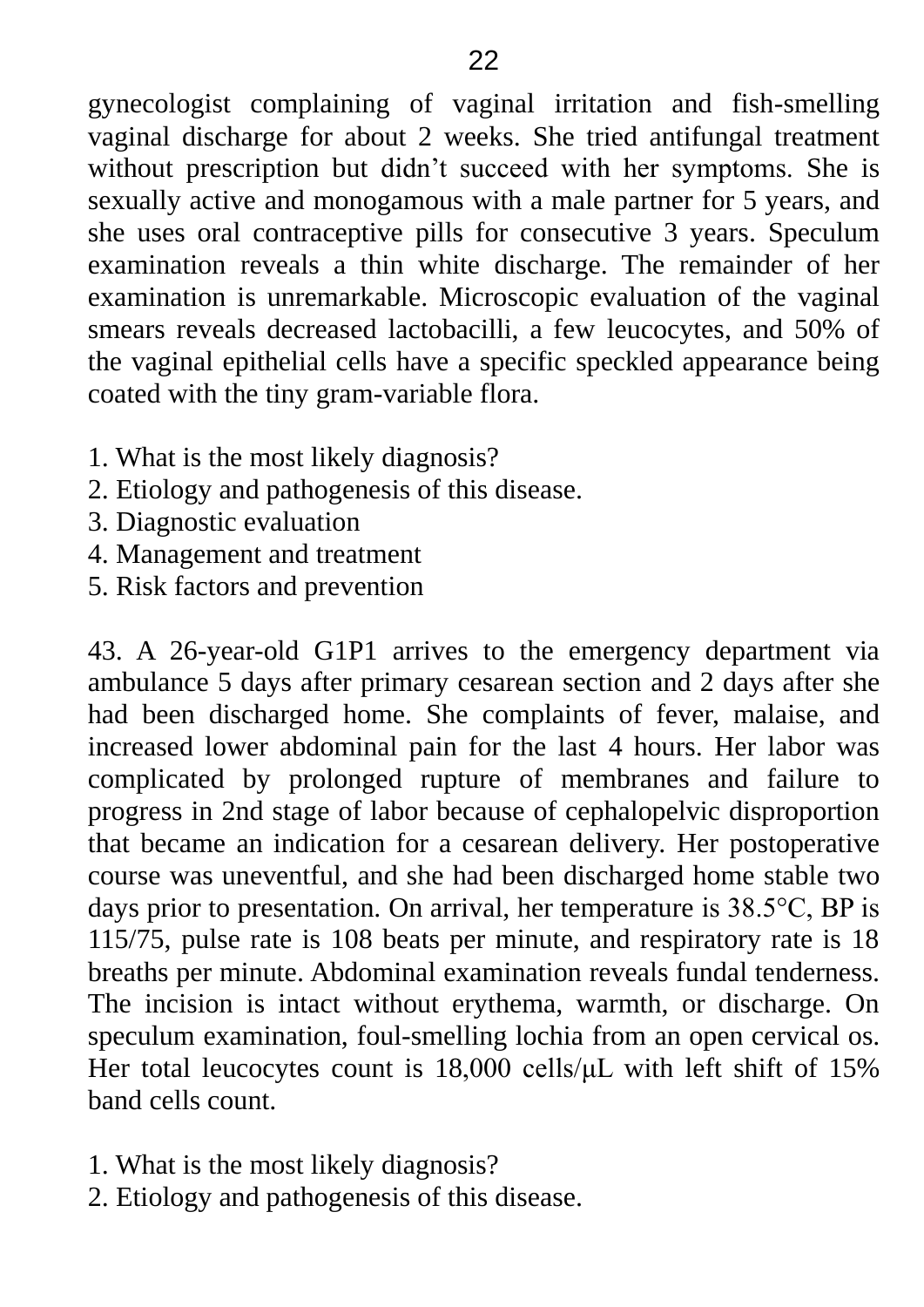- 3. Diagnostic evaluation
- 4. Management and treatment
- 5. Risk factors and prevention

44. An 18-year-old nulligravid young woman arrives to the emergency department via ambulance complaining moderate lower abdominal pain that occurred 3 hours ago. Her last menstrual period was 3 weeks ago. She has several sexual partners and uses condoms inconsistently. She denies any previous history of sexually transmitted infections. On arrival, her temperature is 38.5°C, BP is 115/75, pulse rate is 108 beats per minute, and respiratory rate is 18 breaths per minute. Physical examination reveals a non-distended, soft abdomen. Palpation is significant for lower quadrant tenderness without guarding or rebound. On pelvic examination, there is a mucopurulent cervical discharge, uterine is not enlarged nor tender. The remainder of bimanual examination shows moderate cervical motion tenderness, and bilateral adnexa tenderness with slightly enlargement.

- 1. What is the most likely diagnosis?
- 2. Etiology and pathogenesis of this disease.
- 3. Diagnostic evaluation
- 4. Management and treatment
- 5. Risk factors and prevention

45. A 25-year-old woman presents to a gynecologist with a complaint of amenorrhea. Her menstrual cycles have been infrequent since high school, but she had regular withdrawal bleeds while on oral contraceptive pills. She ceased her birth control pills about 9 months ago and her menses never resumed, and she developed mild hirsutism along with a 4,5 kg weight gain. She has monogamous relationship with a male partner and currently doesn't use any kind of contraception. She hasn't been pregnant, but she is considering to conceive as soon as possible. She has no prior surgeries. Bimanual pelvic exam revealed slightly enlarged ovaries without any other markable changes. Transvaginal sonography shows polycystic pattern